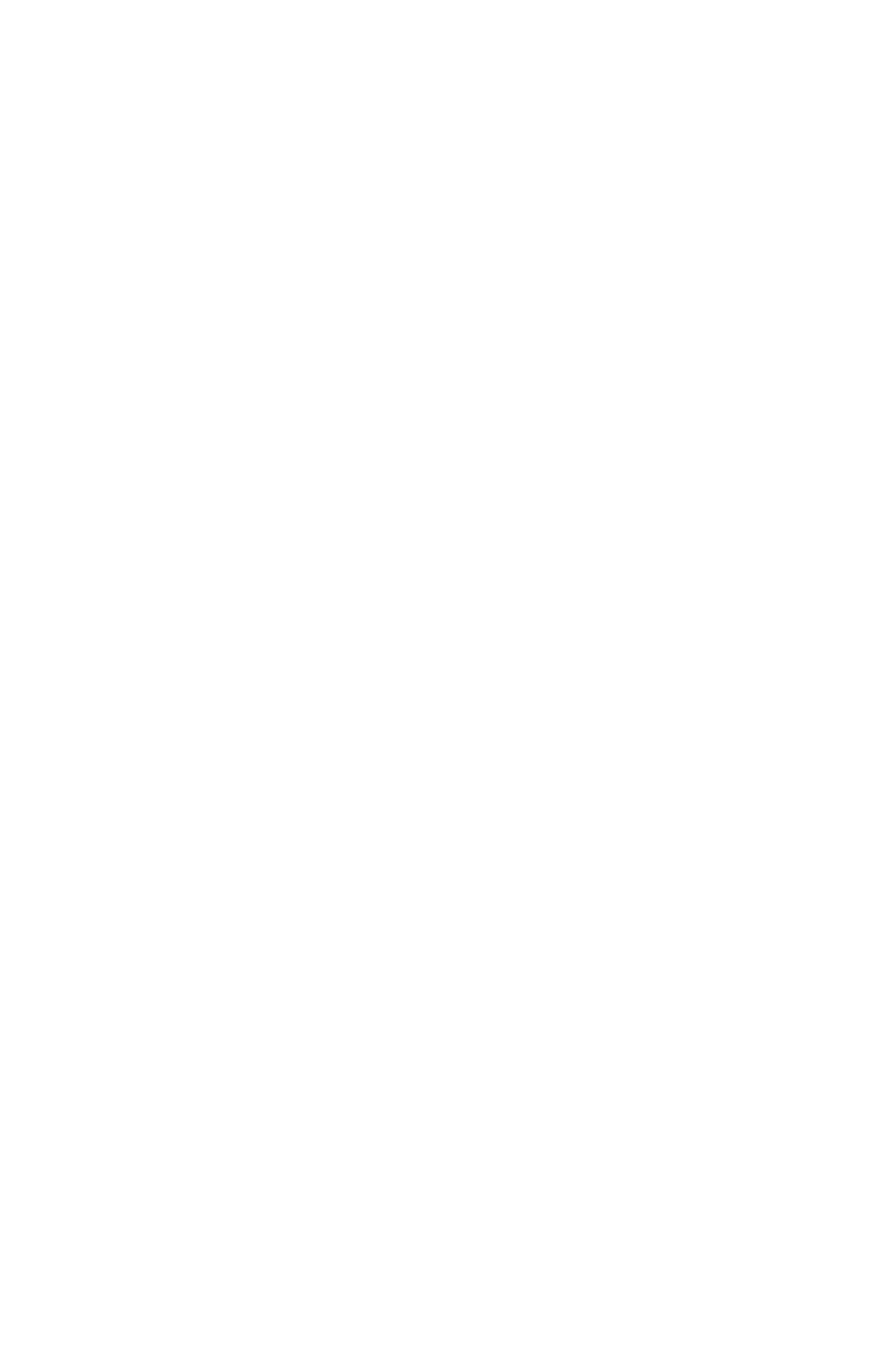## **The Instruction of Youth in the Christian Life**

**By**

**Charles E. Orr** 

**FAITH PUBLISHING HOUSE**

*Digitally Published by* **THE GOSPEL TRUTH www.churchofgodeveninglight.com**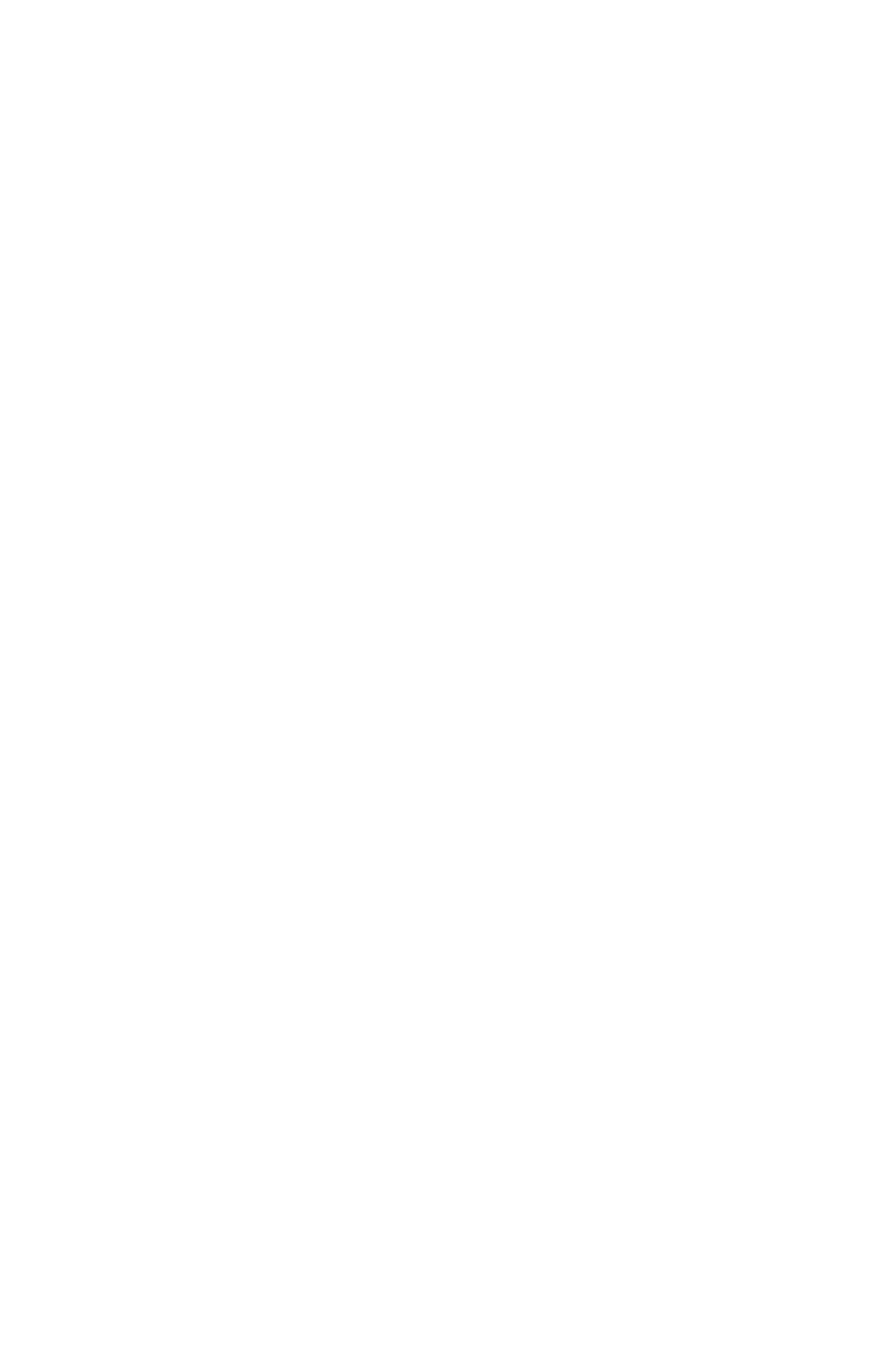## **Preface**

All book and booklets should have a preface. The intention of the preface is to inform the reader of the design of the author. Why did he write the book? Back of every design is that which occasions the design. The design or purpose of the author of this writing is expressed in the title. It has been written with intense purpose of heart to instruct young people in the Christian life. The writer has at no time sat down at his desk without first on his knees dedicating the faculties of his heart and mind to God for the instilling of light and understanding from heaven. To be capable to give instruction we must first be instructed. To teach people the way to heaven, we must be instructed from heaven in the way. Keep in mind as you read this book the design of the author. He prays that you might have the intensity of desire to be instructed that he has had to instruct.

Seeing the great need young people have of being instructed in the ways of righteousness, and God, laying the burden upon the author's heart, occasioned the designed or purpose of the author. He beseeches you, by the love Christ has for you, and for your own spiritual good, that you read this little book thoughtfully, carefully, and prayerfully, and that as far as these instructions are in harmony with the Bible and we trust that you will give them the respect that is their due. Respect them, not as the instructions of a man, but instructions given of God through an unworthy but willing servant of His. God bless you in the reading.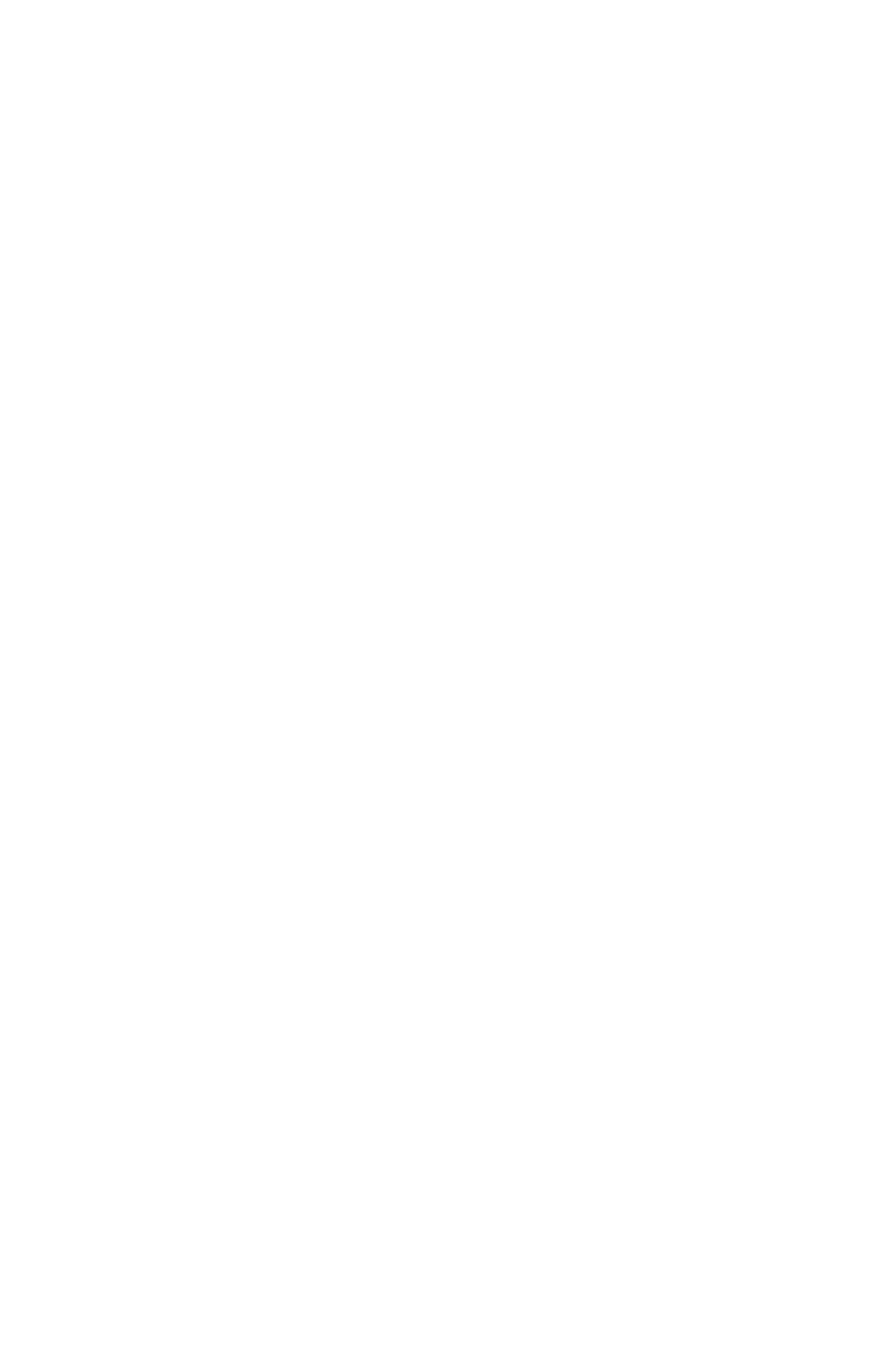## **Instructions**

Let me quote you a few sayings of a very wise man. "The fear of the Lord is the beginning of knowledge: but fools despise wisdom and instruction." Prov. 1:7. Read also Prov. 15:5. "My son, hear the instruction of thy father." Prov. 1:8. "Take fast hold of instruction, let her not go: keep her; for she is thy life," Prov. 4:13. You should read these texts over several times. Commit them to memory. Try to feel the weight of them. "Give instruction to a wise man, and he will be yet wiser; teach a just man, and he will increase in learning." Prov. 9:9. The way we regard instruction is a proof of what we are. "He is in the way of life that keepeth instruction." Prov. 10:17. The word "keepeth" in this text has a twofold meaning. It means to hold in memory, and also to put into practice. Be diligent in doing this. It is dangerous to trifle with instruction. If we do not practice what we learn, it were better that we never learn it. "Whoso loveth instruction loveth knowledge." Instruction is the way to knowledge. If you would know the true way of life you must give heed to the instructions pertaining to the way. "He that refuseth instruction despiseth his own soul." Prov. 15:32. Those who treat instruction in the Christian life with neglect have not a proper regard for their soul. "Hear counsel, and receive instruction, that thou mayest be wise in thy latter end." Prov. 19:20. Now is the time, young man and woman, to lay the foundation for your later life. It is in vain that you hope to be wise in your old days if you neglect the instructions of youth. "Apply thine heart unto instruction, and thine ears to the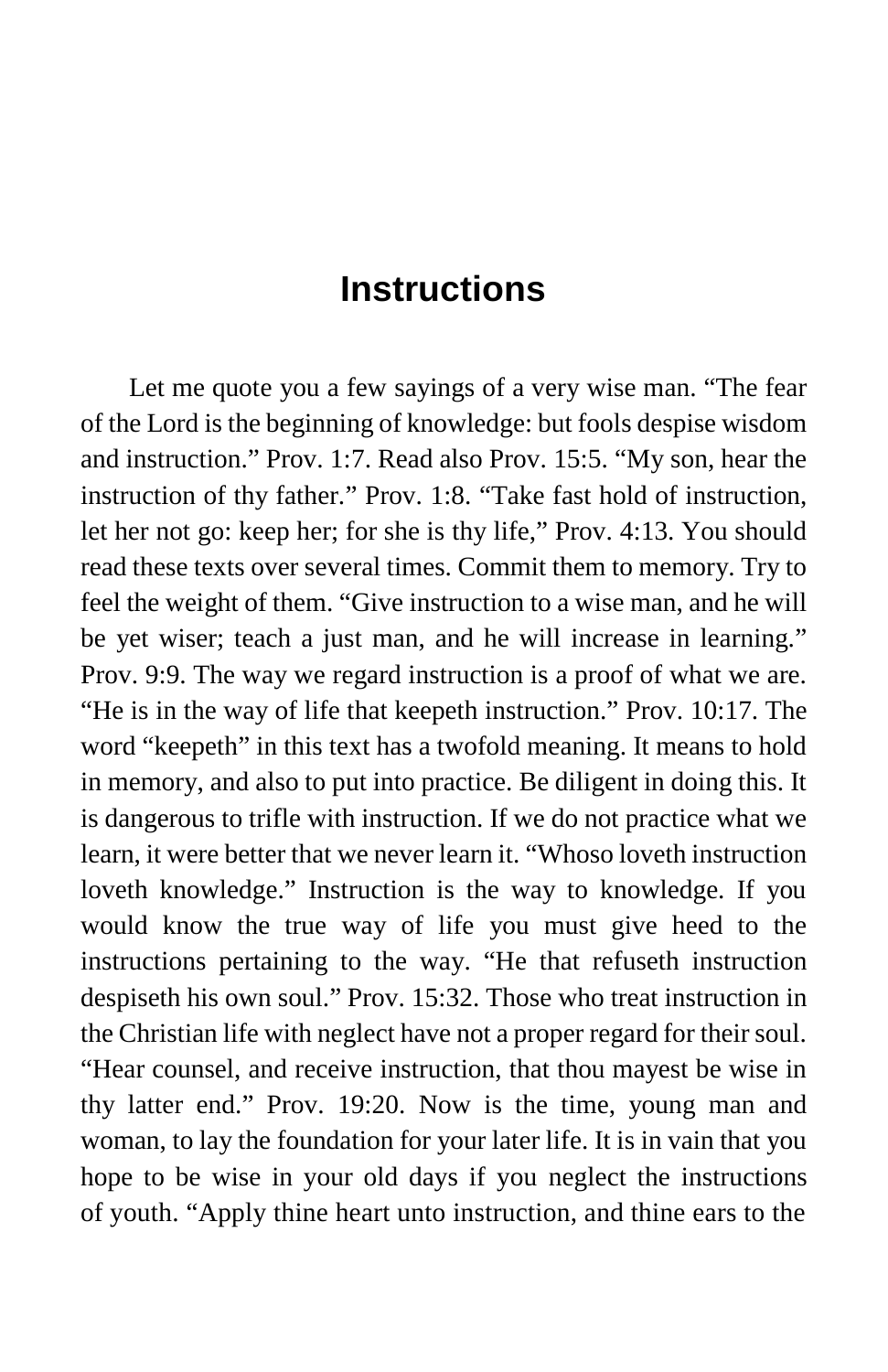words of knowledge." Prov. 23:12. This word "apply" is a strong word. It means to lay upon. We lay one object upon another that the one might absorb the virtue of the other. Lay instruction upon the heart that the heart might absorb the virtue of the instruction. We fail to receive instruction as we should except it becomes a principle fixed in the heart.

"Buy the truth and sell it not; also wisdom, and instruction and understanding," Prov. 23:23. We often hear the first clause of this text quoted, but that is not all the text. Buy instruction. You are not at all likely to buy a thing for which you have no desire and you are not likely to have much desire for it if you have but little knowledge of its value. If you had a full knowledge of the worth of good, wholesome instruction you would buy it regardless of the cost price, and you would not barter it away under any conditions. Please read attentively the following words: "My son, if thou wilt receive my words, and hide my commandments with thee: so that thou incline thine ear unto wisdom, and apply thine heart to understanding; yea, if thou criest after knowledge, and liftest up thy voice for understanding; if thou seekest her as silver, and searchest for her as for hid treasure; then shalt thou understand the fear of the Lord, and find the knowledge of God." Prov. 2:1-5. Reader, do you want to find the knowledge of God? Here is the price to pay. First, *incline your ear*. You have seen an animal with his ears stuck forward in intent to catch every wave of sound. This is a picture of the intent you should have to hear the instruction of wisdom. Second, *cry after knowledge*. This expresses the eagerness of the soul, the labor, the diligence given to obtain knowledge. Third, *liftest up thy voice*. Just as a child will cry and lift up his voice for food necessary to the sustenance of his young life, so we are to cry after the knowledge of God. Fourth, *seekest her as silver*. Fifth, *searchest for her as for hid treasures*. Years ago men rushed, at the risk of their lives to the gold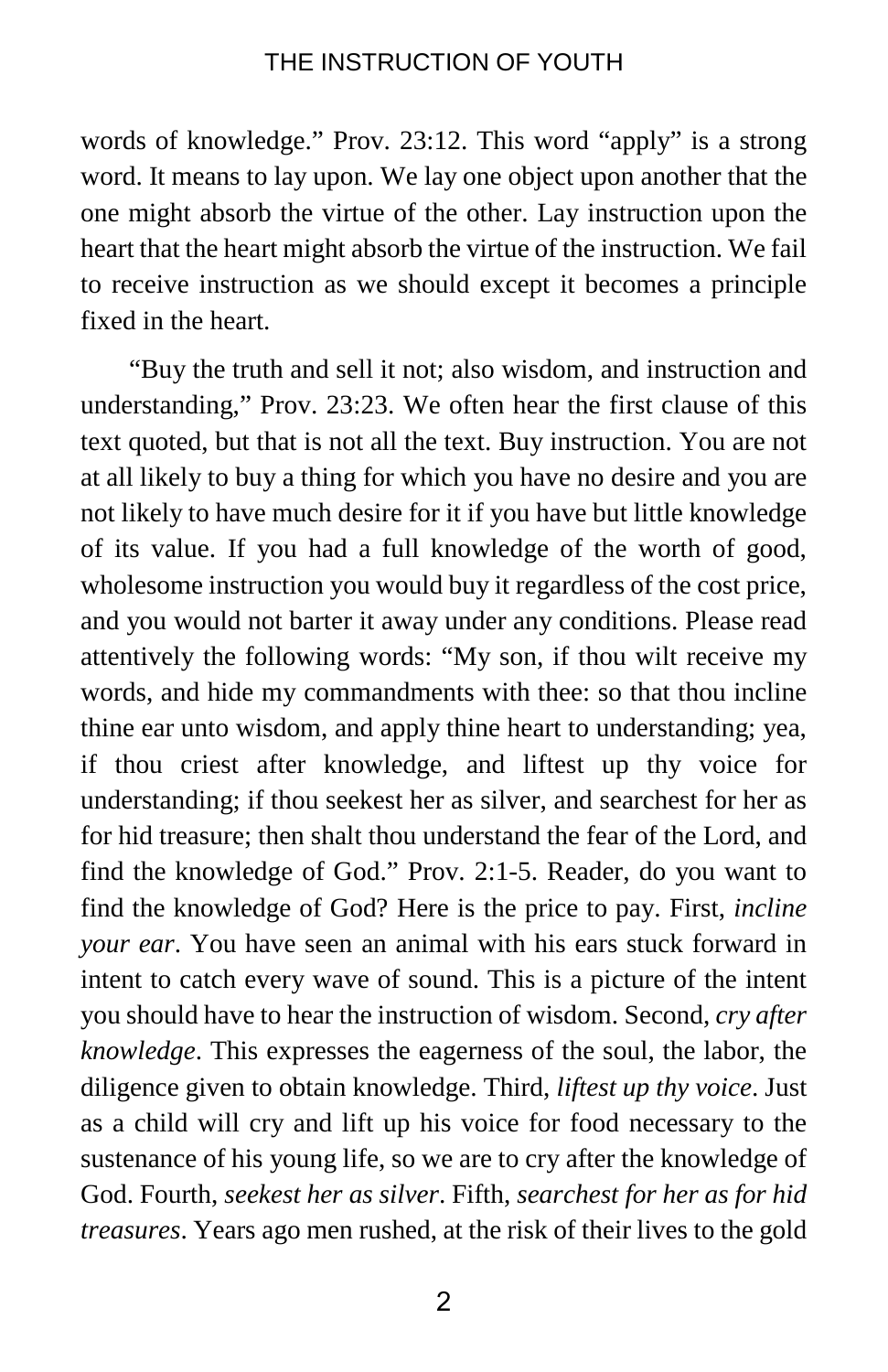fields of California and Alaska searching for this hid treasure. Consider for a moment, with what eagerness men seek for silver and gold. How it ought to shame the Christian for his indifferent manner in seeking the knowledge of God. We should lay hold upon all instruction that leads to the knowledge of God with that hunger of soul, with that eagerness, that never-to-be-wearied effort that men lay hold upon that which leads them to the possession of gold. It is in the study of the Bible and the laying of its instructions up in the heart that will bring us to the knowledge of God and to the path that leads to heaven. Paul speaks of Timothy knowing the Scriptures from a child and says they are able to make wise unto salvation. If some parents read these lines we trust they will help them to be more diligent, if need be, (and the probability there needs be) in teaching the Holy Scriptures to their child. Take time, *take time, TAKE TIME* to teach your child the Word of God. Where oh, where are the parents that are as diligent in teaching the Scriptures to their children as was faithful old Abraham! Read Deut. 6:7, and 11:18-21. Parents that are teaching their children as diligently as these texts command are few and far between.

## **The Value of Life**

What a wonderful thing life is! It is the gift of God. Oh, how we need to pray that God may give us some realization of its great value. One of old prayed, "So teach us to number our days, that we may apply our hearts unto wisdom." God has created us for His glory. He redeemed us that we might glorify Him in our bodies and spirits which are His. Every moment of our life should, therefore be spent in such a manner as will best glorify Him.

God hath given us a short time here upon earth, and upon this short time eternity depends. Young man, young woman, you are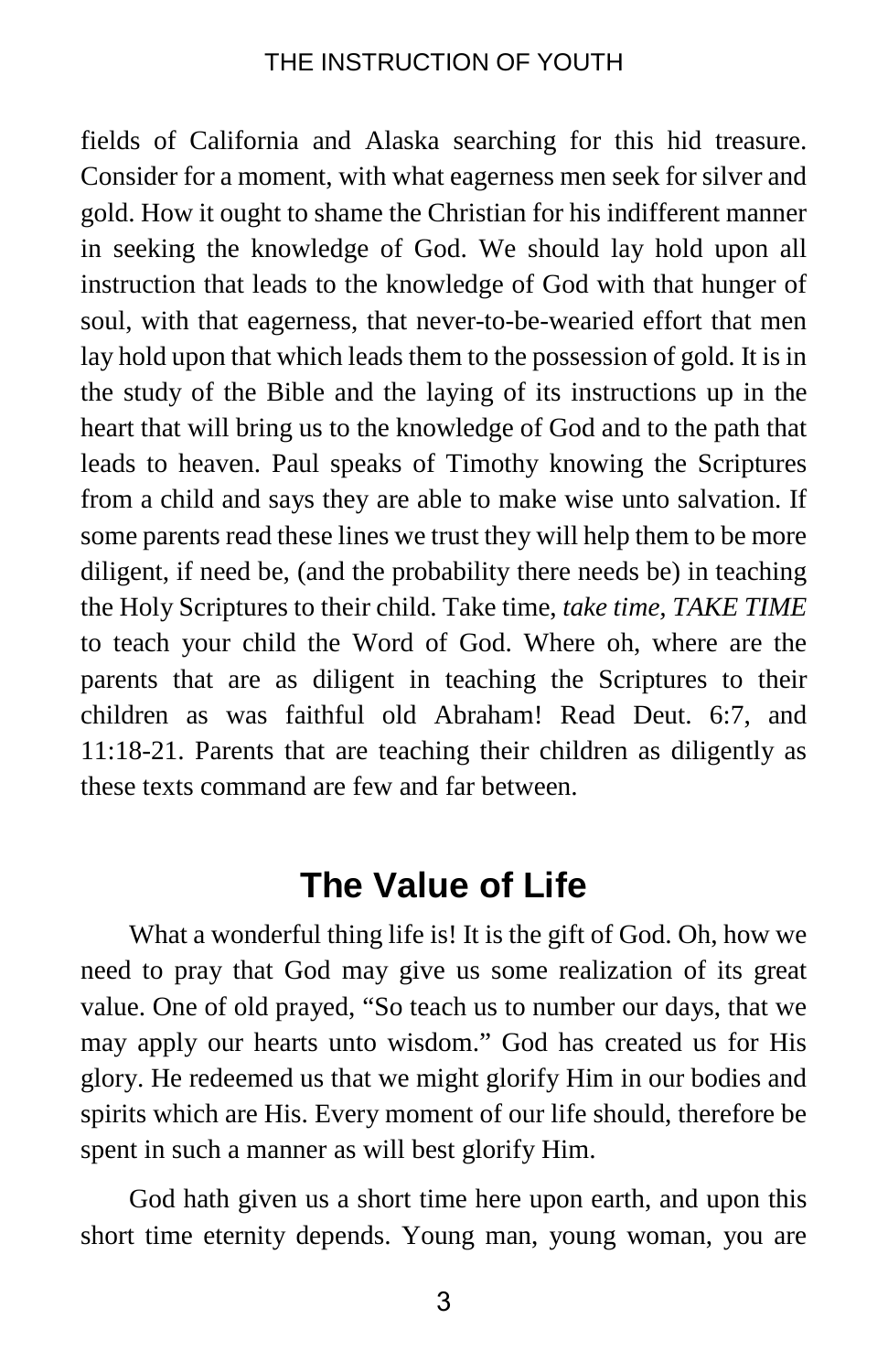now making your eternity by the manner in which you are spending your moments of time. Your life today is fashioning you for life beyond. Your life for today does not end this evening at the setting of the sun. How you have spent its golden moments has left its stamp upon you which determines what your eternal destiny shall be. Our hearts are made to weep as we behold the shameful abuse that many make of time. Moments of far greater worth than gold are being flung away to the winds. How few there are that rightly appreciate and attach a proper estimate to time and improve the days according to their value.

Your life here upon earth is probationary in its nature. You are forming a character as the days are going by. Let me repeat with the strongest possible emphasis, *that character determines what your eternity shall be*. We feel like we can confer no greater benefit upon you, young people, than to impress upon your hearts the vast importance of time. If we had the ability to give you either a million dollars or to help you to a proper estimate of the value of time we would not hesitate to confer the latter upon you. Millions of gold are not to be compared in value to a moment of time.

Perhaps an illustration or a parable will help us to more fully realize the value of a moment.

A man of great wealth has many industries under his management. He wants many young men and women for certain positions in these industries. He announces that in one year's time these positions will be open for those qualified for them. The salaries range according to the positions. \$200.00 per month is the salary of those occupying the lowest positions and \$2,000.00 per month to those who are qualified for the highest positions. How they spend their moments of time determines what their qualifications shall be. Every moment rightly spent qualifies them for higher

4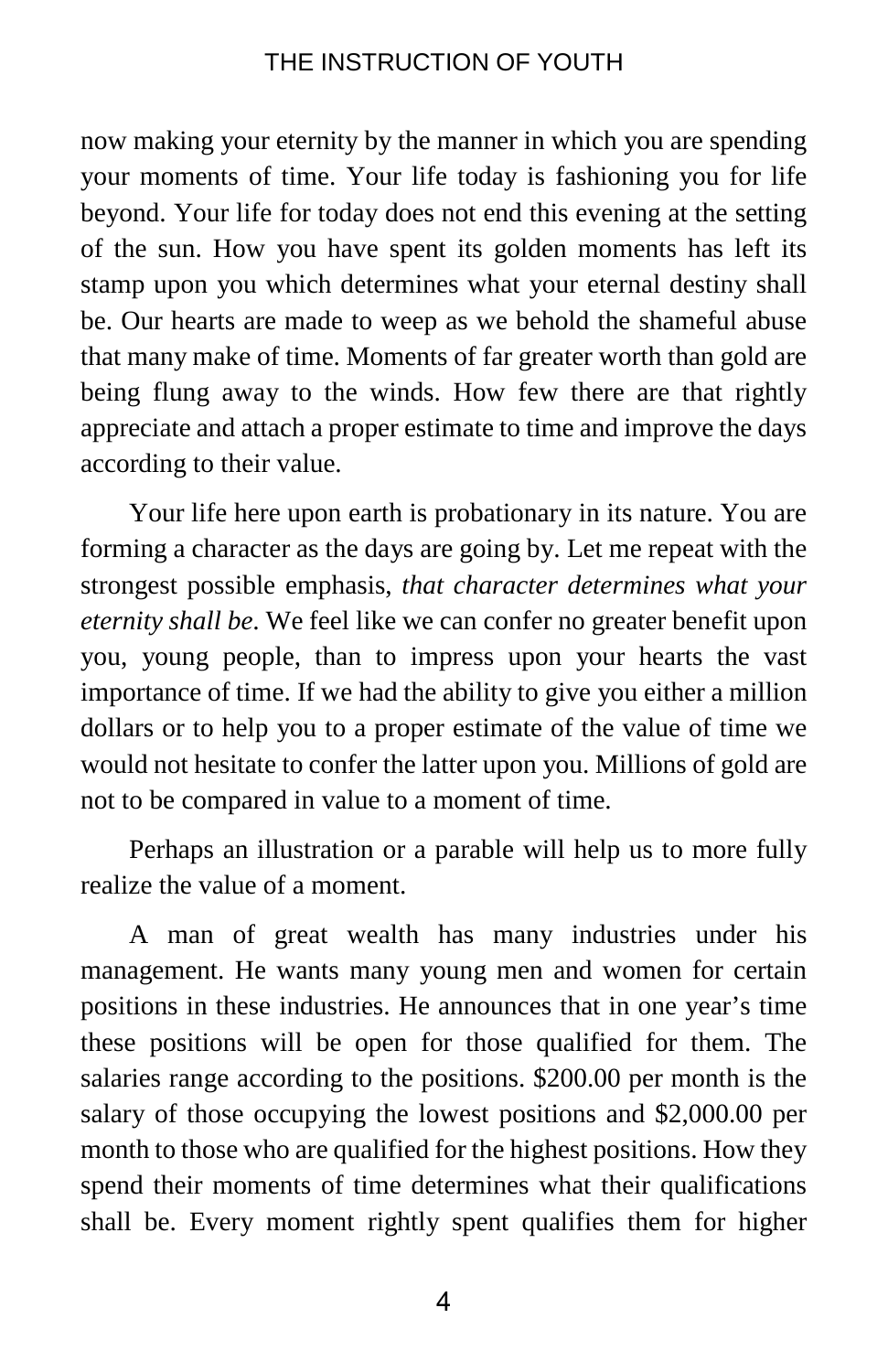positions. Every moment misspent has a disqualifying effect. With this opportunity before you, you would feel something of the worth of each moment, and of the importance of spending it rightly.

Heaven gives out the announcement that as you spend your moments of life, so shall your eternity be. If you rightly improve the moments, you will be qualified for higher enjoyments and greater riches in eternity. All moments wasted have a woeful disqualifying effect. You shall give an account for every idle word and every wasted moment. The account you will have to render is that these idle words and wasted moments are disqualifying you for heavenly enjoyments. Every moment rightly improved is making you capable of higher felicity in heaven.

We see a mother coming with her boys, asking Jesus for a higher position for them in His heavenly kingdom. His reply to her is, "Such positions are not mine to give, but it shall be given to those for whom it is prepared of my Father." And for whom has the Father prepared such positions? They are prepared for all those who prepare for the position. There is a place close up at the right hand of Jesus for all those who will qualify for the place. How you spend life's moments determines what positions you will occupy in glory. You will fit into the place for which you are fitted. Young people, you have this matter in your own hands. How you spend the moments of this day goes to determine what your position in that eternal world shall be. Just one life lies before you, young man, young woman. You will pass over life's pathway but once; yes, but once. And every step you take never can be taken over. You do not have the privilege of trying it over again. If you make a misstep the best it can do, and it should do this, is to help you to not make another one like it. It is true that Jesus can and will forgive us all our missteps, but the effect they leave upon our character will stand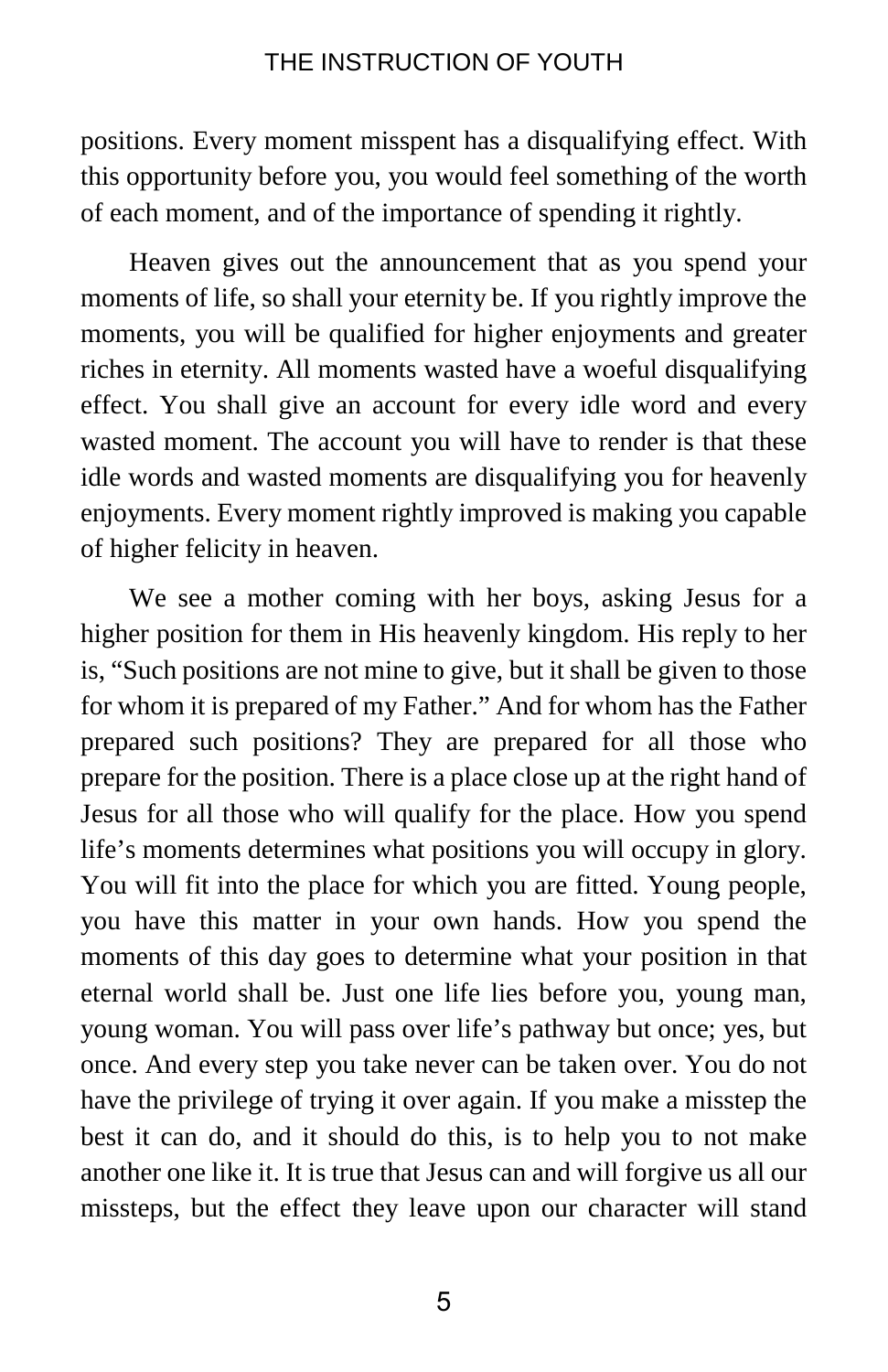through all eternity. By the way you spend the moments of time today you are adding to or diminishing your treasures in heaven. Your mansion in glory will be this evening according to how you spend the moments of the day. There is great responsibility in life. It means much to live. Thank God it is blessed when we hide our life with Christ in God, and live in Him.

## **Reading the Bible**

Dear young Christians, you have entered into a true relationship to Christ. His presence is to you a reality. His peace is your consolation, and His joy is your strength. There is a gracious inflow of the life of Christ into your soul that makes you feel like you belong to heaven more than to earth. You have a taste of the love of God and such a consciousness in your heart of His dwelling that you feel like no power can ever separate you from Him. This is a blessed experience but let me tell you in all seriousness that your keeping this experience is all in your hands. God will help you keep it. He wants to help you keep it, but there is something for you to do. You must work out your salvation. You need have no tormenting fear about your losing this precious relationship with Jesus; you can keep it, but there is something for you to do that you might keep it. God has a part in the keeping and His part is done right along every moment you do your part. He is never behind in doing His part. You strike and He strikes with you. You act and He acts with you. You put forth effort and he will put His effort in your effort and your relationship with heaven is kept inviolate. You want to know the secret of being kept, let me whisper it to your inmost soul, "Daily hide the Word of God in your heart."

Every Christian knows that the maintenance of his spiritual life depends upon his daily feeding upon the Word of God, yet in the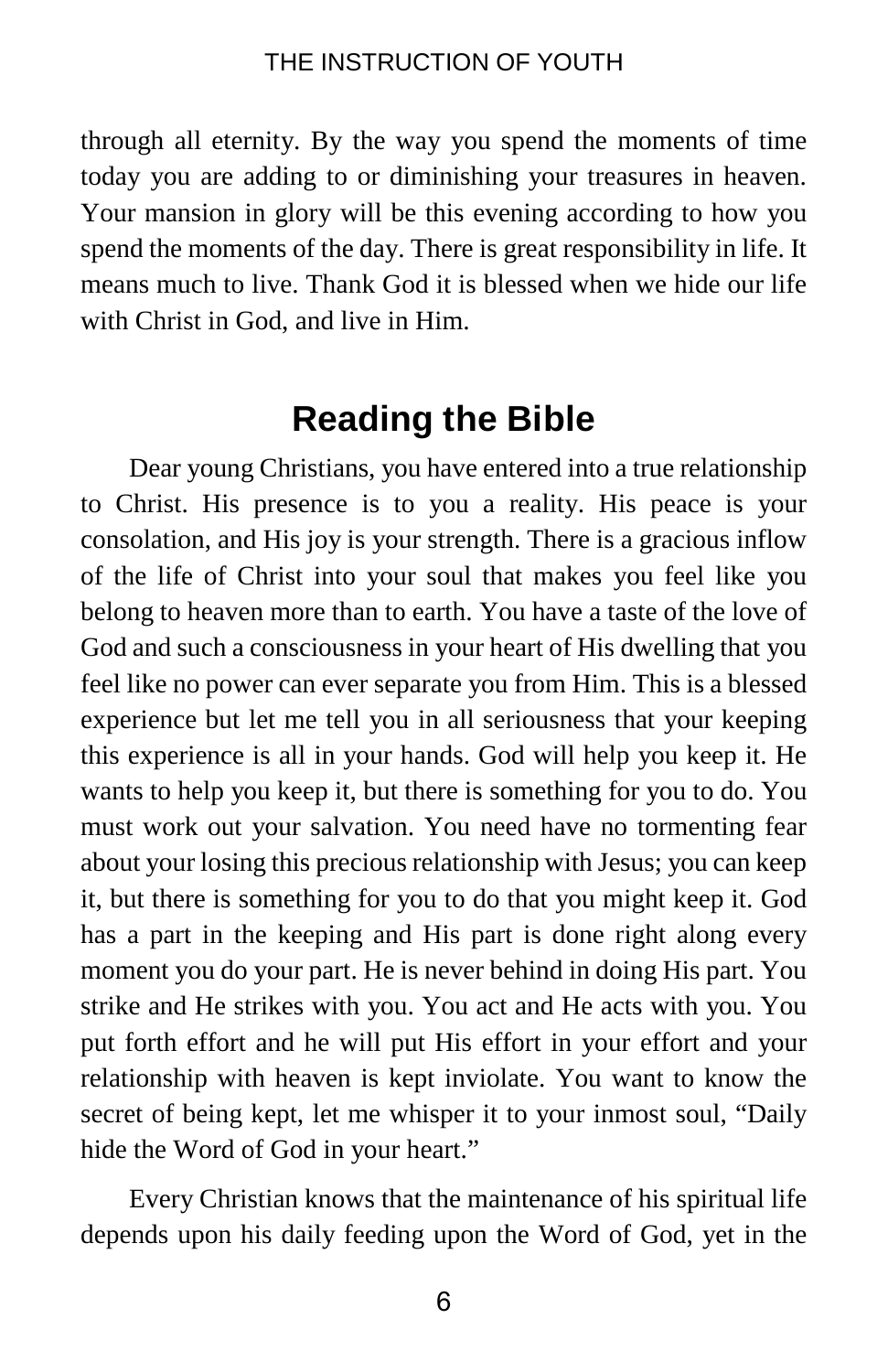face of this, how very few feed upon it as they should. Not very many people in these days are taking time to feed their souls. God has the food prepared and set before them, but they must eat or starve. It does seem that a great many have gotten past the hunger point.

Our inner peace, our consciousness of Christ's presence, our power with God, our fellowship with Him is in exact proportion to our meditation on His Word. This is a fixed, established law in the kingdom of heaven. It is just as certain as that cause produces effect. Are you conscious of a lack of spiritual strength, of abiding peace? You can set it down as a fact you have not been face to face with God in His Word as often as you should.

Are you conscious that Christ is not as real to you as He has been or as He should be, or that you have not that joyous fellowship with Jesus that your soul craves? It is because you have not been as intimate with Christ in His Word as you should have been. I write unto you, young people, to tell you that you can have a life's walk with God, but it must be in His Word. God will meet you always in His Word. He will meet you there in prayer; He will meet you there to guide you; He will meet you there to comfort you; He will meet you there to walk and talk with you; He will meet you there face to face. We want to speak briefly to you of eight secrets of hiding God's Word in the heart.

First: *It is the secret of abiding in Him*. If we fail to feed upon the sincere milk of the Word ere we are aware we are cut loose from Christ. The branch, that it may not be detached from the vine, must feed upon the vine. The soul, to abide in Jesus, must feast upon His Word. Dear young man, if you value your soul's spiritual welfare, and the highest enjoyment in the world to come, come feed daily upon the living Word. Do not read it and believe it only as a matter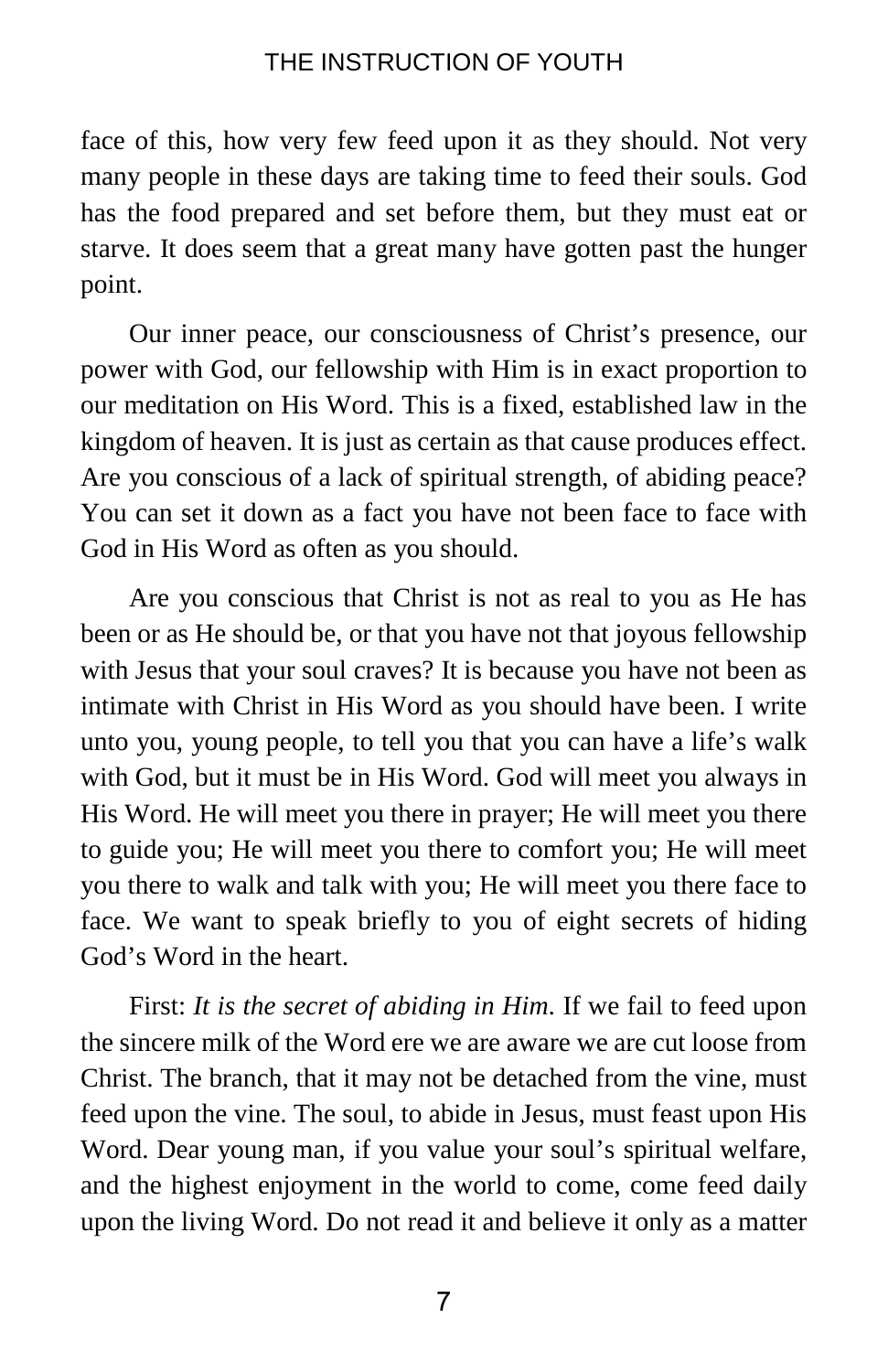of history, but hold it before your heart in meditation until the Spirit imprints it there.

Second: *It is the secret of prayer.* Not many realize this. They are having difficulty to pray free and joyously as they would like, and they wonder what is the cause. Very probably they have not been feeding on the Word of Christ. The bringing of the Word into the heart kindles the spirit of prayer. A soul well fed on the living words of Jesus will pray of itself. It walks, breathes, lives in a spirit of prayer. As you open your Bible in the stillness of the early morning and some gracious promise meets your eye, it awakens a prayer in your heart. Or it may be a word of command and immediately your soul will rise to God imploring His grace. Or it may be a word of warning that is brought to your heart which will stir the soul to seek a greater refuge in Christ. Or it may be a word bringing hope of a blessed immortality with Jesus, which will gladden the heart with the prayer of thanksgiving. The young man or woman who knows God as revealed in His Word is mighty in prayer.

Third: *It is the secret of peace*. The Word of God is a word of peace. Those who love His law have great peace. To harken to the commands of the Lord is to have peace like a river. If your heart is troubled, turn in faith to some promise and sweet peace will come stealing in quieting every wave. When there is a raging storm on the sea of life, turn to the blessed Bible and you will hear a voice saying, "Peace be still."

Fourth: *It is the secret of purity*. "The words of the Lord are pure words: as silver tried in a furnace of earth, purified seven times." Psa. 12:6. To keep the fountain of your life pure, keep it filled with the pure Word of Christ. The life that flows from a heart in which the Word of Christ is dwelling richly is a pure life. The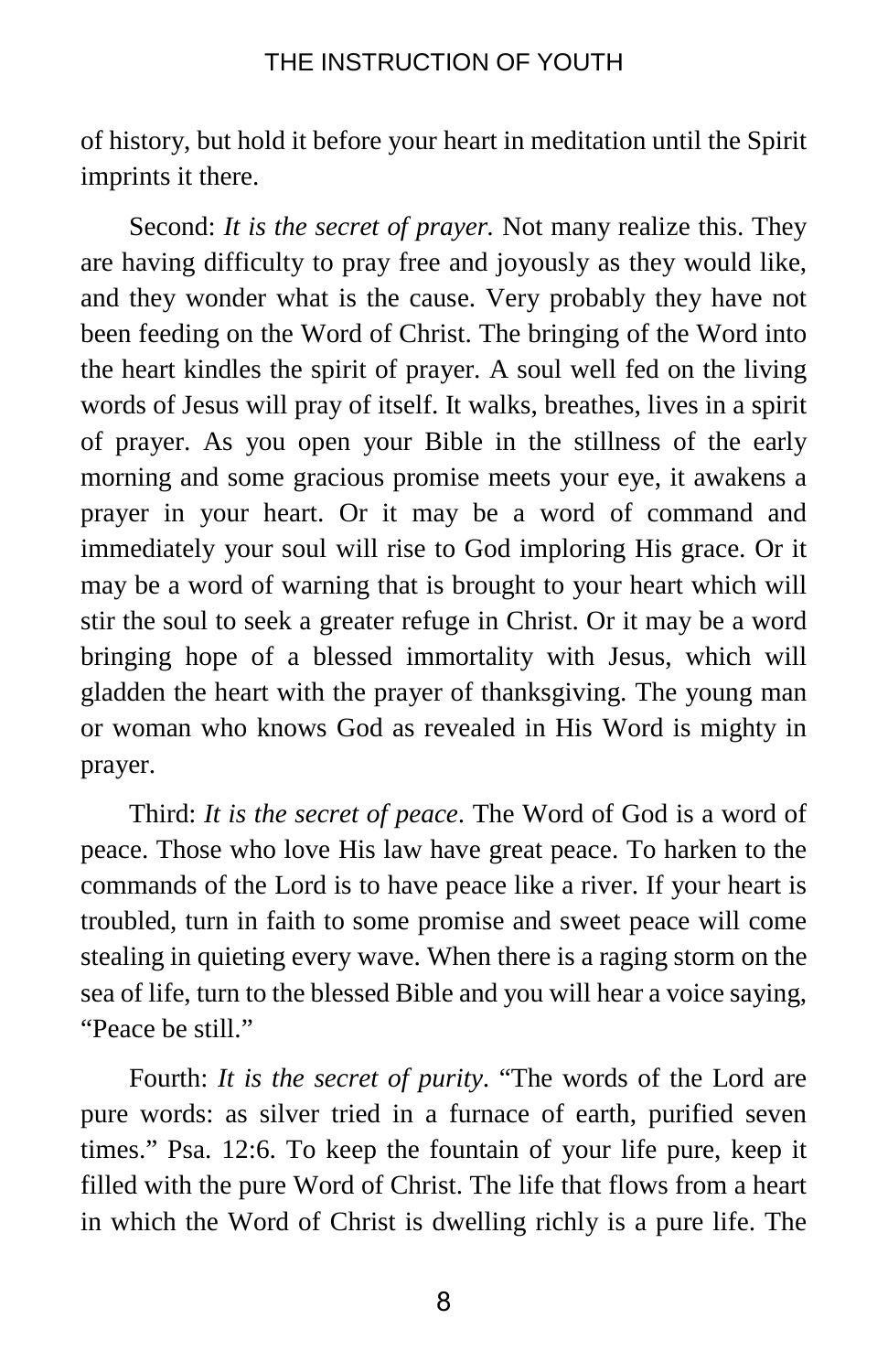mind that is well stored with the Word of God is not troubled with vain and impure thoughts.

Fifth: *It is the secret of strength*. Would you be strong, young man or young woman, to resist temptation and keep your soul a conqueror over sin, the world, Satan, and self? Then feed your heart daily on the Word of God. Jesus met the tempter with the Word. There is power in the gospel of Christ. There is power to make you an overcomer in all the battles of life. Oh, how our heart has been made to weep at beholding the weakness of many of God's children. Some are too weak to testify in public, or to pray, or teach a Sunday school class. A few good feedings upon the Word of God will put strength in them. Your power to do the work of God is in proportion to your feeding on the words of Christ.

Sixth: *It is the secret of perception*. If you would have a clear view of the true path of life, read the Bible very much. It will be a light to guide your feet. In these days we need to keep a keen spiritual perception. Keep Christ in view. Keep heaven in view. Keep your title to a mansion in the skies where you can read it clearly. We are exhorted to have spiritual understanding. The way to have it is to hide God's Word in the heart. If you will give yourself to daily thought and prayerful meditation on the Word of Christ, you will have better understanding of spiritual things than many theologians. Never can man with all his intellect capacity have spiritual understanding by judging from things natural.

Seventh: *It is the secret of guidance*. There are many bypaths and pitfalls lying close along the path of life. We need the guidance of the blessed Bible. A certain pastor said to a young sister that there was no harm in going to see a certain show in a theatre. The young sister replied. "There is something in my heart that reads differently." What was it that read differently? It was the law of

9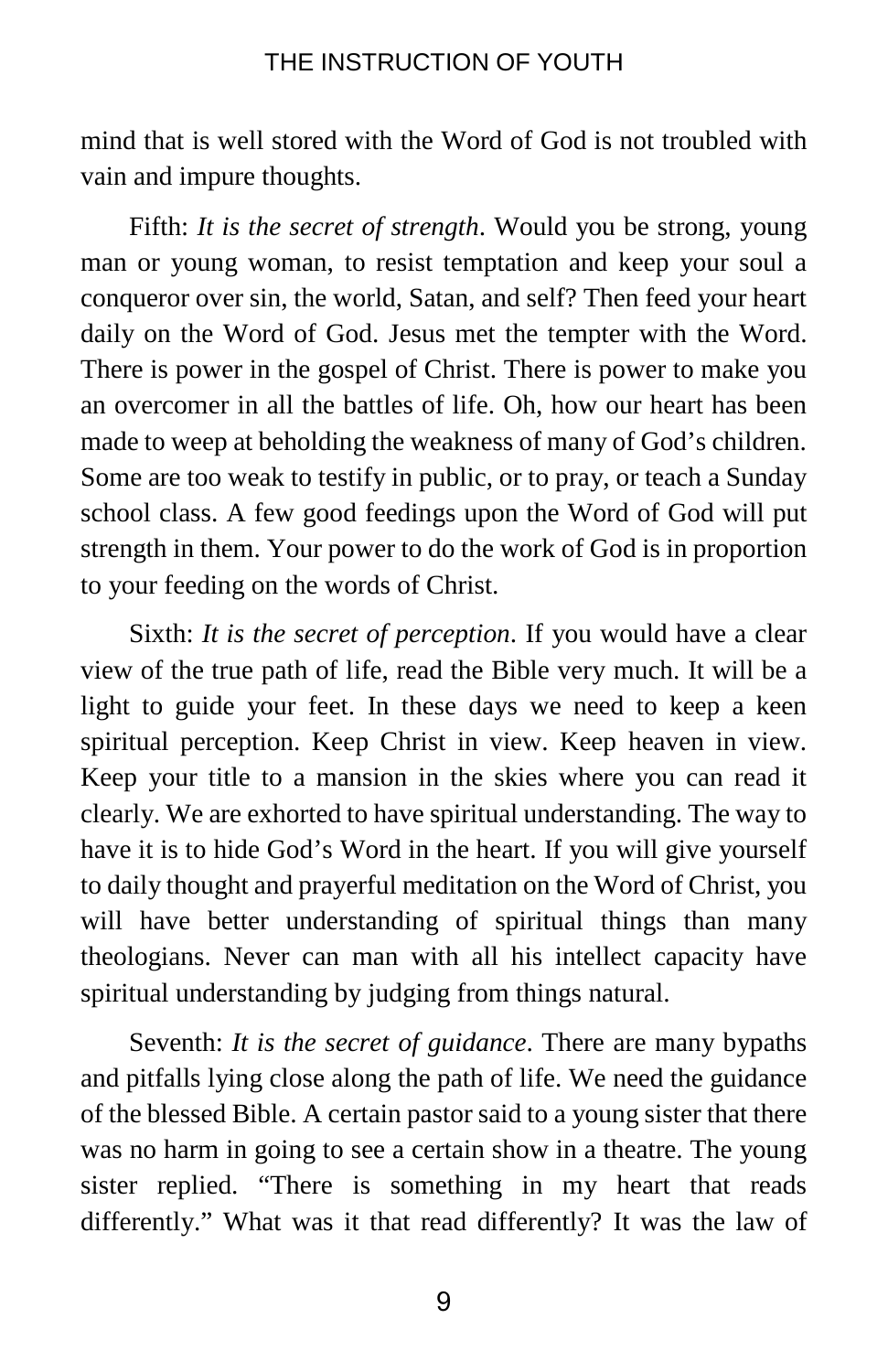God. Have you made a study of the picture in the heading of the little paper, "The Path of Life?" The young girl is walking the true pathway. The celestial city is at the ending of the way. She has the Bible in her hand and she is reading it. There are mountains of difficulties on the left hand and deep pitfalls on the right hand, but her pathway lies straight between. By her following the Bible, she

will keep clear from both. Read and meditate much in the law of the Lord and you will be kept from the by-paths of worldliness and sin.

Eight: *It is the secret of spiritual growth*. "As new born babes desire the sincere milk of the word that ye may grow thereby." There is no need of backsliding. There is no necessity of spiritual declension. By the daily hiding of God's Word in the heart, you will grow stronger and stronger in the spiritual life. You see a young man or woman who is a real stalwart saint, and thank God there are some, and he will tell you that the secret of his strength is the spending of much time in reading and meditating on the law of God.

In conclusion, let me say a word about how to read the Bible. Upon taking up the Book to read, lift your heart to God for a moment imploring the enlightenment of the Holy Spirit. Yield the whole heart to God; open the door wide that the truth might enter in.

Meditate on each text. Is it a warning? If so, do I heed it? Is it a command? If so, do I obey it? Is it a promise? If so, do I believe it and fully rely upon it? Does it teach some heart experience? If so, do I enjoy the experience?

As you close your Bible, again breathe an earnest prayer that the Holy Spirit will enable you to reproduce the truth you have read in your life today. It is the careful practicing of the Word that fixes it deep in the heart.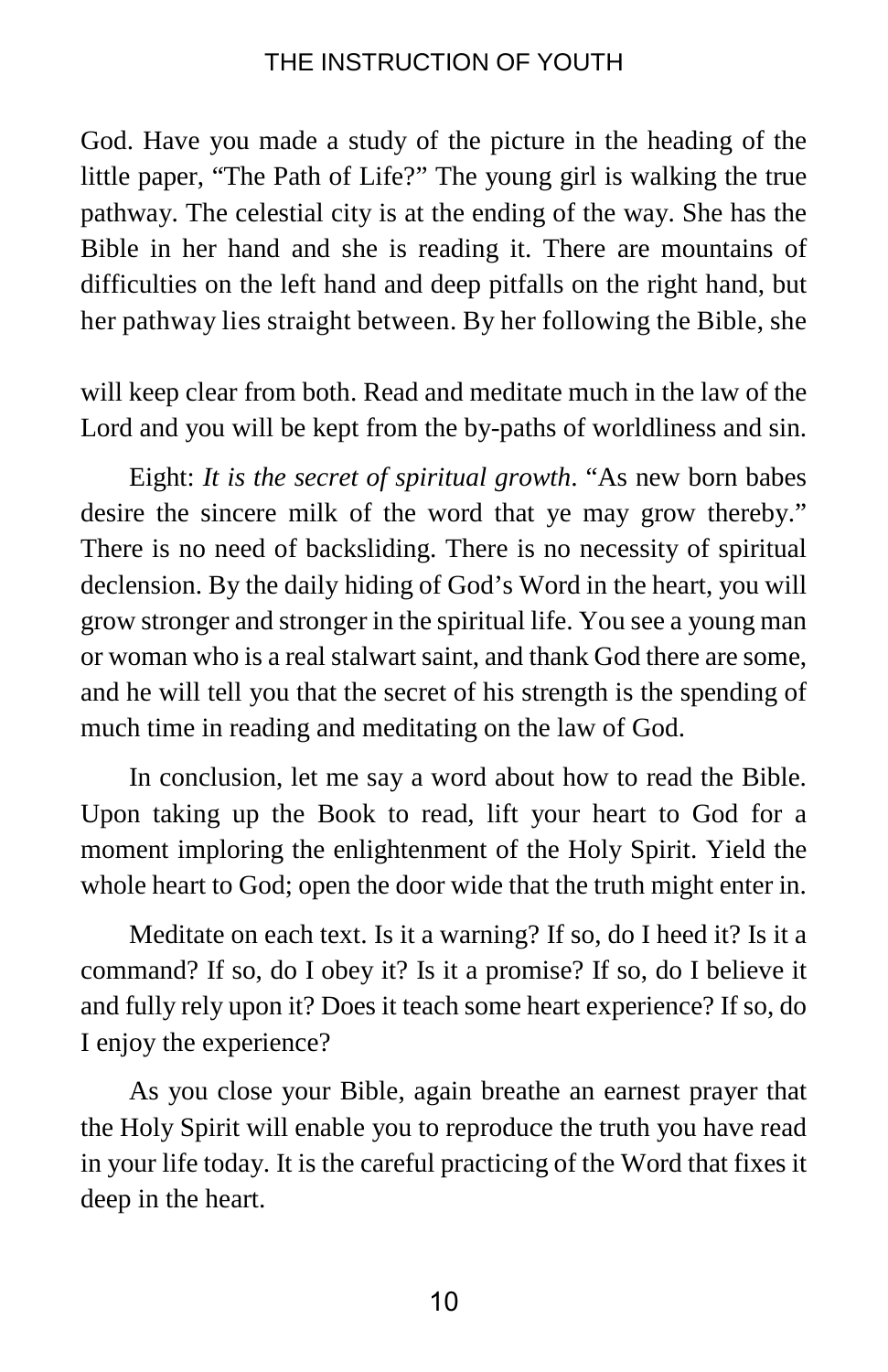## **Reading Good Books**

The Bible is the Book of books, but there are other good books that will whet the appetite for the Bible. Too few, we fear, realize how important for our spiritual advancement is the reading of good spiritual books. Those who do not have a taste for such reading labor at a disadvantage. They need not be discouraged, however, a taste can be cultivated. The most spiritual men of all ages have been those who had an ardent love for reading spiritual books.

The reading of a good spiritual book invigorates the intellect; warms the affections; begets in us a desire for more of God's fullness; and for greater heavenliness of life. It is especially helpful to prayer. When the mind is dull and the spirits low and we have no inspiration for prayer, the reading of a good spiritual poem will often so stimulate the mind, raise the spirits, and animate the soul, as to make it easy to pray. Too many young people waste moments in day-dreaming. It is better to be reading some good book that stirs the heart to seek more earnestly the things that are real and true.

## **Following Jesus**

Young man and young woman, the words of Christ to you are, "Follow me." Is this the aim and purpose of your life? Is it your highest ambition? Will you make this the dominant purpose of your efforts? It is the only road to success. Christ is the perfect model of human nature. The teaching of Jesus and the example of Jesus are perfectly adapted to human nature. By this, we mean that man need not be anything but man to follow the teaching and example of Christ. He does not need to be an angel. Jesus took human nature upon himself, and his whole life is what human nature calls for and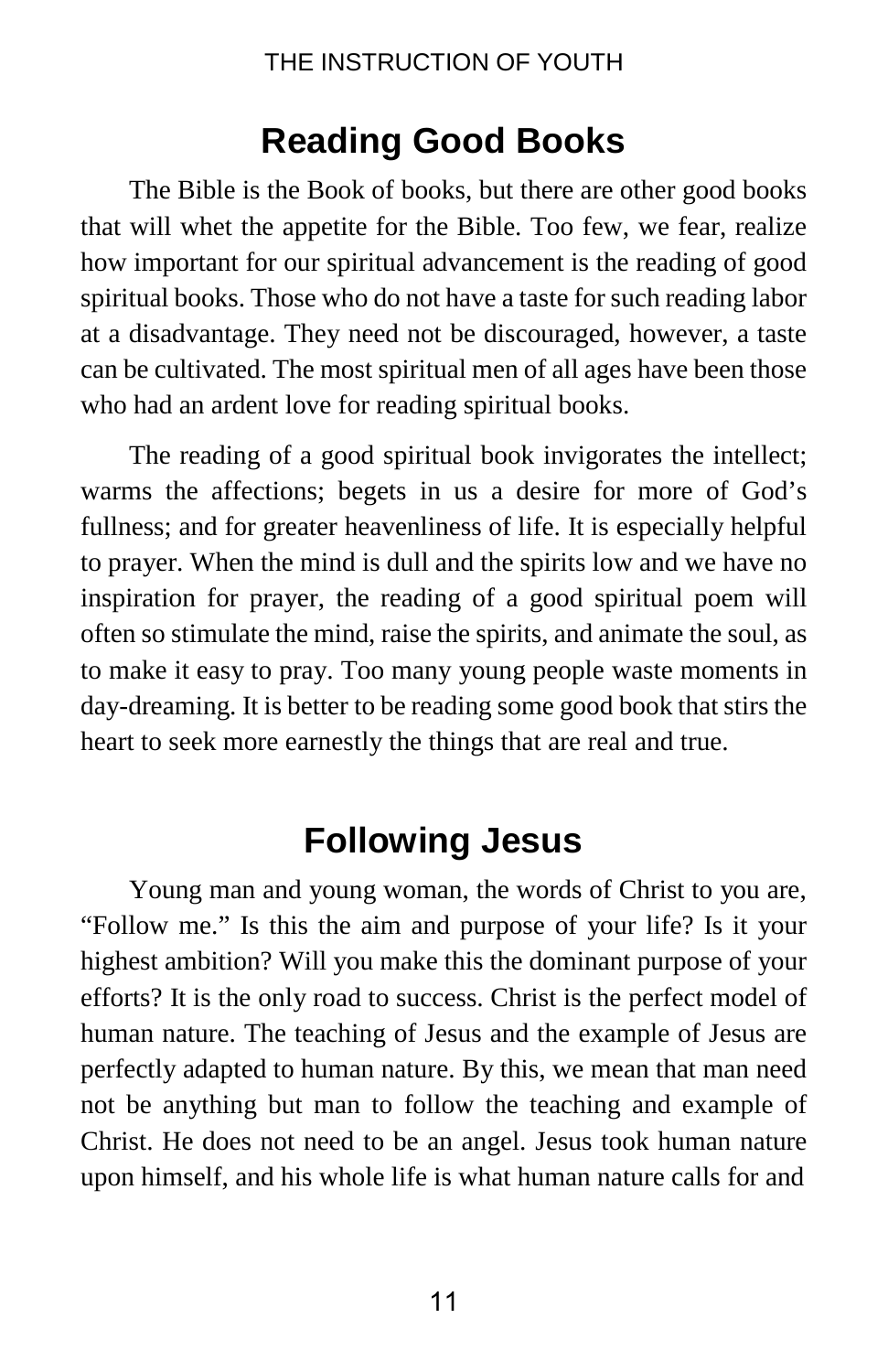can be. The nature of man finds all its demands met in the life of Christ.

Now man's nature is such that he cannot attain to perfection of that nature through teaching alone. This is a truth worthy of fullest consideration. A child will never learn how to build a toy house from oral instructions alone. You must do the thing yourself before him. Precept alone is not sufficient instruction; there needs be example. Jesus knew this. He not only gave a code of moral laws, but He also lived out these laws in His human life. Then, young people, you have before you, not only the teachings of Jesus, but you have His example of life also. Now to follow him is to obey His teaching and live His life.

When we become true followers of Christ, then we become patterns for others to follow. The apostle said, "Follow me as I follow Christ." We should be able to teach the teaching of Jesus and also live His life. This is life in its highest attainment. This is the perfection of human nature. When man is able to teach the teachings of Jesus and to practice those teachings, then he has risen to the true standard of human life. The nature of man calls for this, pants after it, thirst for it, and if left unhindered, will rise to it. The life in the heart of an acorn groans after the fullness of the oak. Under proper conditions, it will rise to that fullness. To follow Jesus is to rise to the fullness of His life. There is something in man's true life that demands this.

## **"Shall Not Want"**

Blessed experience! Wanting nothing. Having everything we want. Some of our younger saints may not have arrived at this experience. Older Christians are supposed to have. David said, "The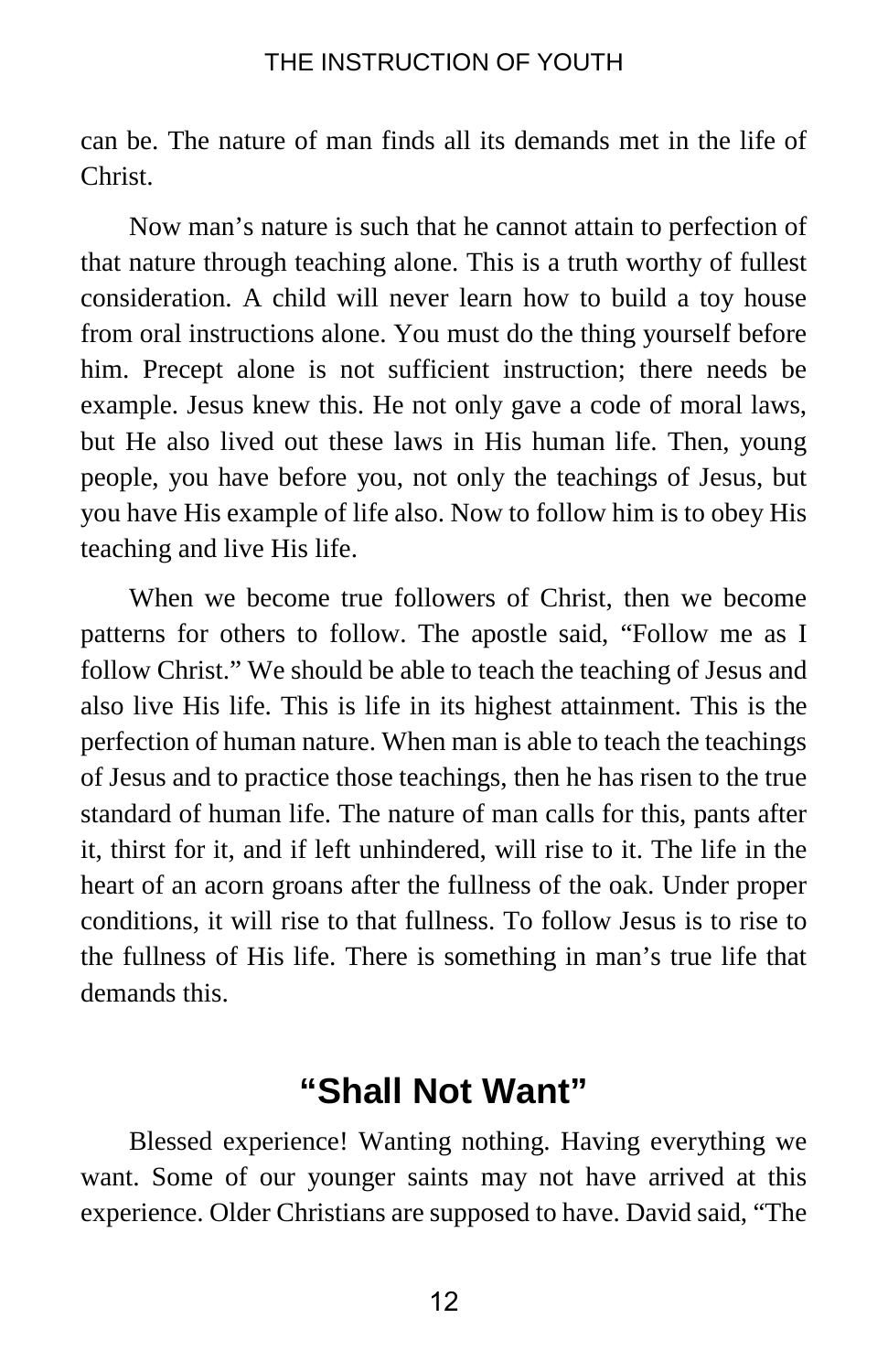Lord is my shepherd, I shall not want." This seems to have been his experience. We are told in Heb. 13:5 to be content with such things as we have. To be wishing for something we do not have is proof that we are not content with what we have. Does not the Bible say that there is no want to those that fear Him? Yes, it says those very words. See Psa. 34:9. If you are wanting something, is it not proof that you do not fear God? The Bible says, "They that seek the Lord shall not want any good thing." Psa. 34:10. If you are wishing and wanting some good thing, is it not proof that you are not seeking the Lord? Again the Bible says, "No good thing will He (God) withhold from them that walk uprightly." Psa. 84: 11. If you are wanting and wishing, is it not proof that you are not walking uprightly? The fact is, we all have what we want. You say that you want more patience, you want more love, you want more power, you want to be more spiritual. We think you are mistaken. We think you have about what you want. Does God want you to be more spiritual? "Yes," you say, "I think He does." If He wants you to be more spiritual and you want to be more spiritual, why are you not more spiritual? There is a reason. Let us see if we can find it. Suppose you go to the shoe store to get a pair of shoes. You look at a pair that you like very much. You ask the price. The merchant says, "\$7.50." You look at them a while longer, then you look at others. None of them suit. You come back to the \$7.50 pair; you say, "That is the pair I want." The merchant says, "That is the pair I want you to have." Now why don't you get what you want? The fact is, you don't really want them. You don't want them as you should want them that you might get them. You want something more than you want the shoes. You want the \$7.50 more than you want the shoes or you would get them. You really don't want more patience, more love, or to be more spiritual. There is something you want more than these or you would have them just as certain as you would have the shoes if you did not want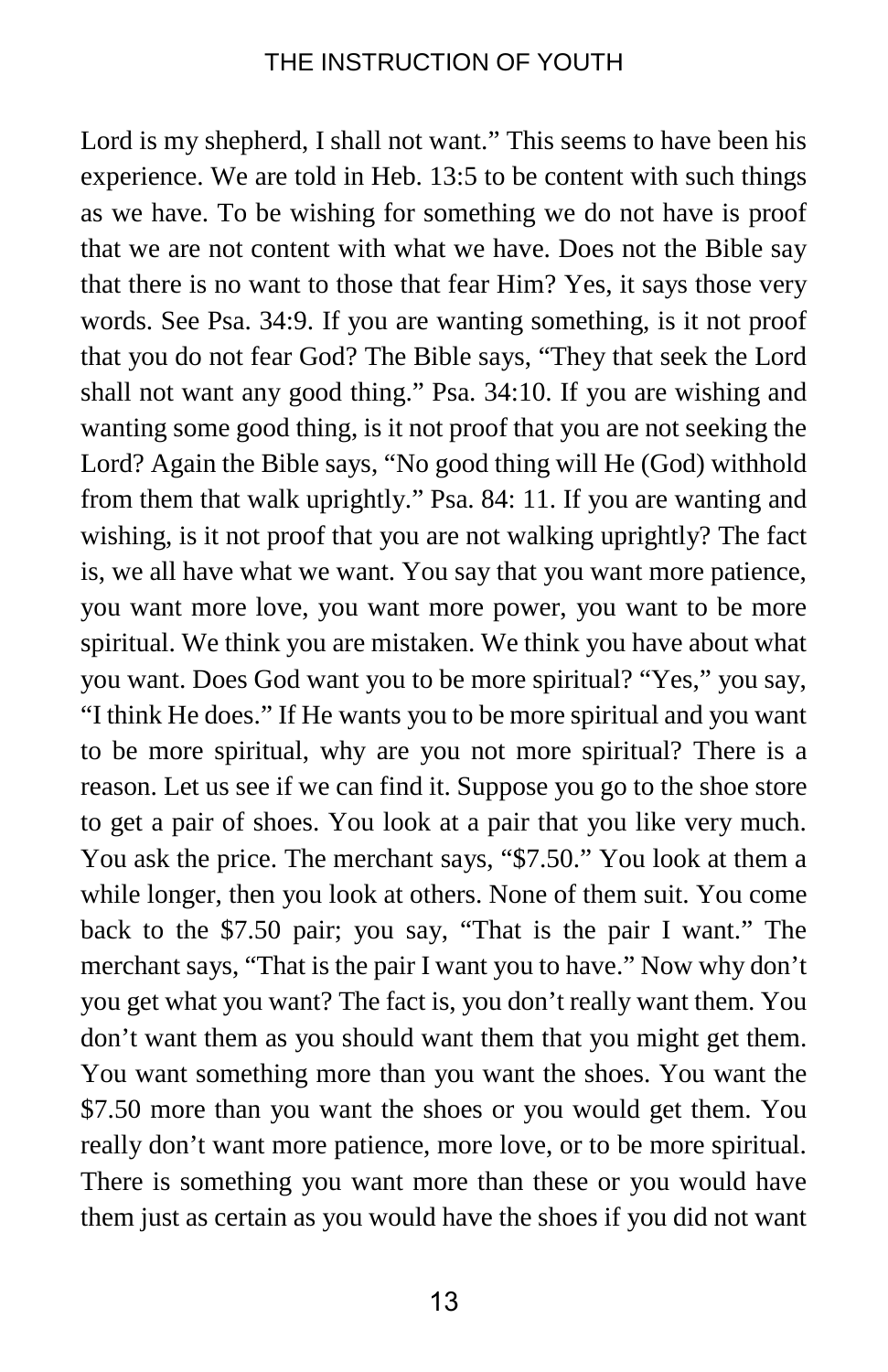the \$7.50 more. You say, "I do not know what I want more than to be more spiritual." We can tell you. It is the price it takes to get it. You are not willing to pay the price. Perhaps you do not want to consecrate all to God, or deny yourself, or to wrestle in prayer, or to take the time to read, meditate, and pray that you might be more spiritual. You do not want to give up all those little things that hinder spiritually. People get what they want, as a rule, if they want it hard enough.

## **Christian Perfection**

We are taking for granted that you believe in Christian perfection. It is our privilege to be perfect Christians. The Bible unmistakably teaches this. But we may not know in just what Christian perfection consists. At this time we shall speak of only one thing, of perfection in one virtue. It is:

## **Perfect Patience**

The apostle prays that we might "be strengthen with all might according to His glorious power, unto all patience." Notice the small word *all*. Then James says, "But let patience have her perfect work, that ye may be perfect and entire, wanting nothing." It does appear from these words that we are not perfect except patience has her perfect work, and neither are we entire. If a wheel in a watch is bent out of its proper shape, the watch is not perfect. If patience does not have her perfect work in us, we are not perfect. If all the wheels in the watch are perfect but one small wheel is missing, then the watch is not entire. If patience does not have her perfect work in us, we are not entire—neither perfect nor entire. Now we are to give to every text their proper meaning. This text does not say that we are not to have our patience tried, but it does say that when it is tried, to let it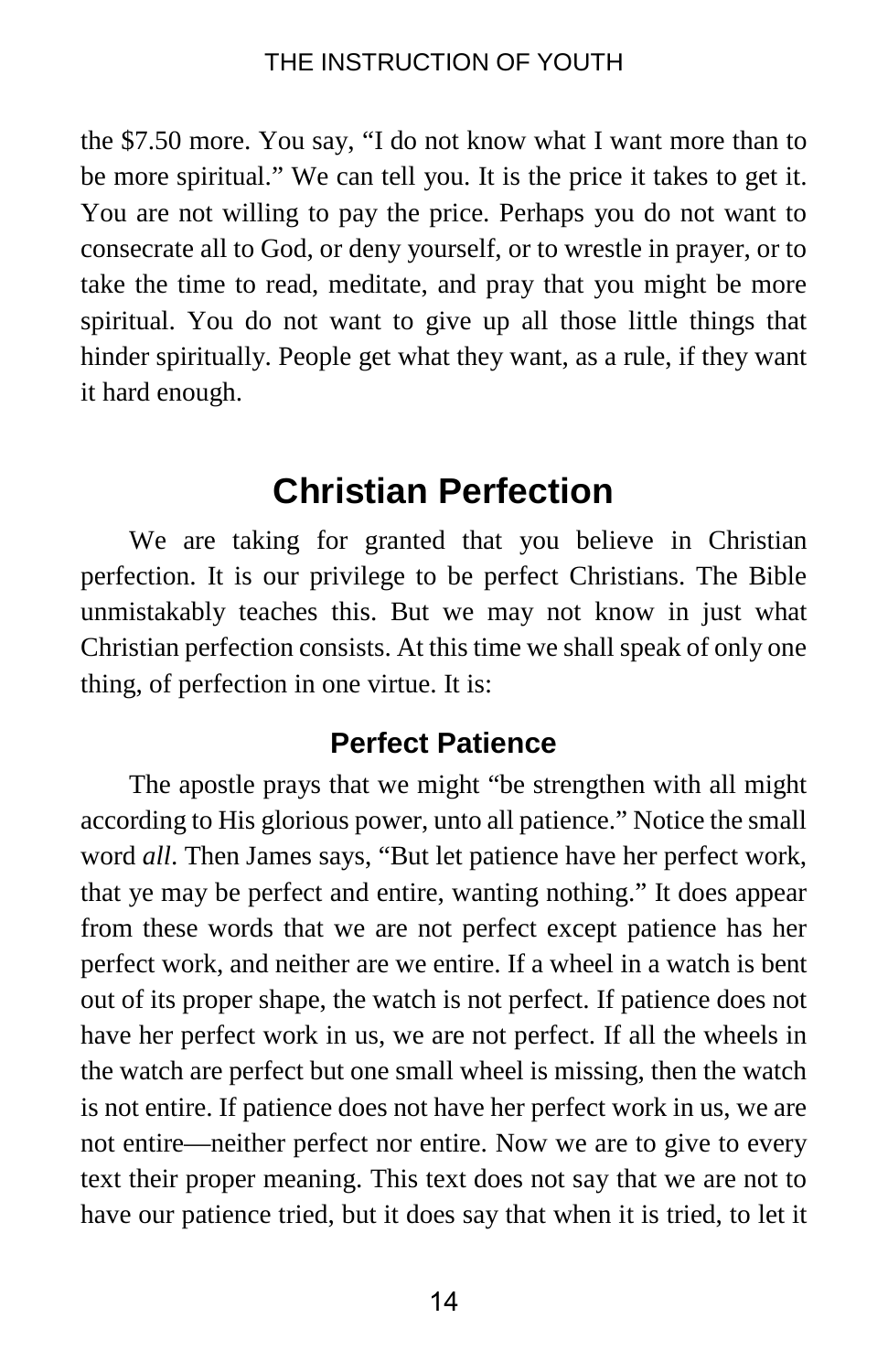have its perfect work. If we will do this, it will work the beauty of perfect holiness in our lives.

There are two forms or acts of patience. These are very closely associated and spring from the same source, yet they do not affect us just the same. One of the works of patience is to wait for some desired thing without discouragement. Now this means everything. We believe that many people do not get answers to their prayers because they do not wait long enough. They get discouraged and cease to expect or hope. Another form or work of patience is to suffer without murmuring. To wait for something we greatly desire without becoming discouraged and to endure suffering of any kind without complaining requires a Christian fortitude and strength that is not possessed by everyone, but it is the privilege of all. Young Christians should develop in this virtue.

You will find at least three special ways for the exercise of patience and you will frequently be called upon for this exercise. The first is the exercise of patience toward others. Very few people, if thrown into close contact with each other, do not become more or less a trial to each other. Seldom do we find two people, who if thrown into close contact with each other, do not become more or less a trial to each other. Very few brothers and sisters, husbands and wives but what are some trial to each other betimes. This is no sin, but is an opportunity for the development of patience.

Another exercise for patience is toward yourself. You may become impatient with yourself because you are not becoming more patient. You should not grow impatient with yourself because you do not arrive at perfect patience in a week or month or year. Let me tell you now, dear young folks, that perfection of character is not formed in a day. If your progress is slow, be patient with yourself. Real true spiritual progress, as a rule, does not make much showing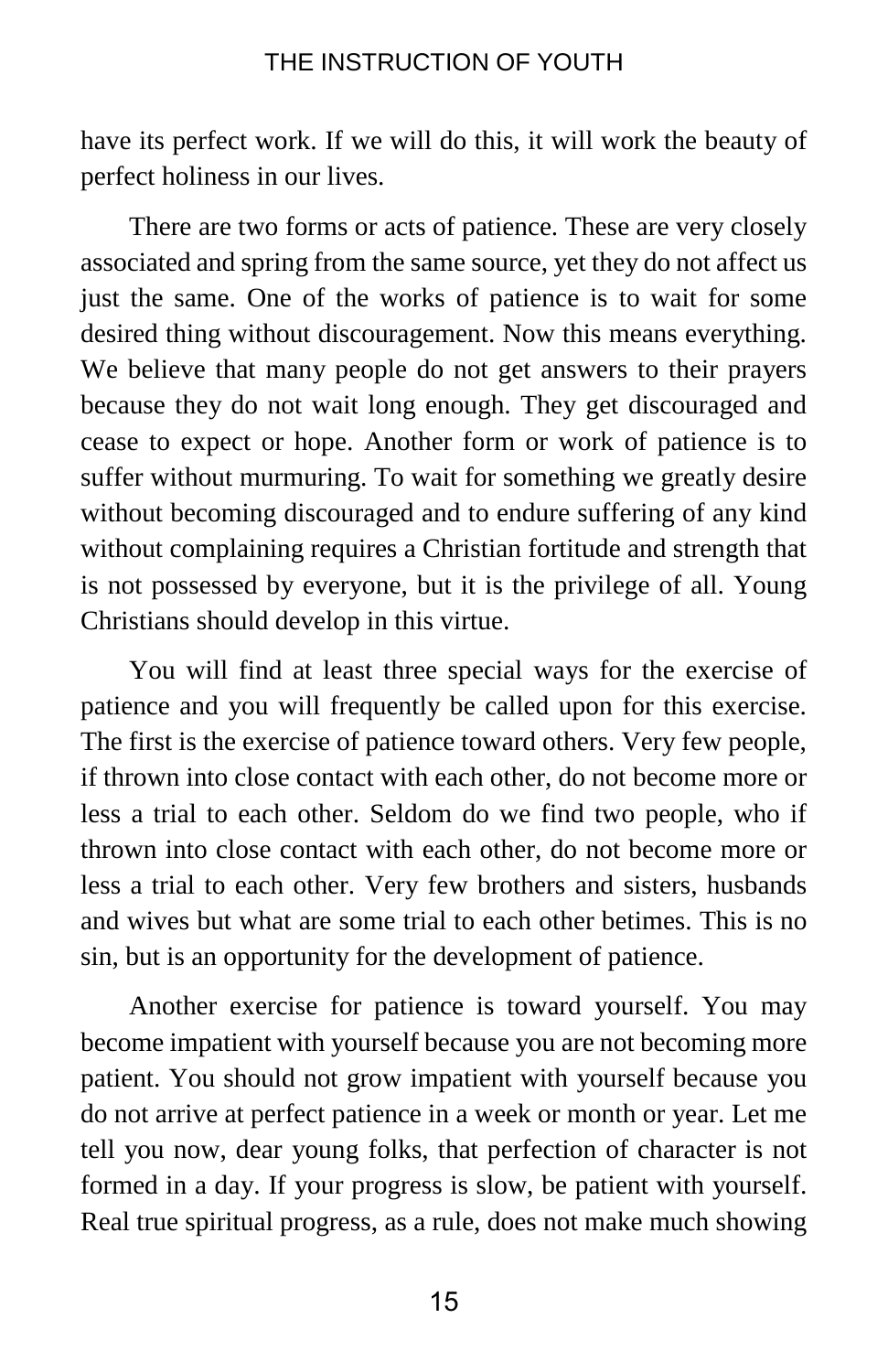in a week or month. May be at the end of the year you can see you have made some gains. Rapid progress is not usually the firmer, nobler, finer quality.

The third exercise of patience is toward God. Be patient with God. You say you never get impatient with God. Do not be too sure of this. Do you sometimes get tried because you do not see results? Don't you sometimes become tempted to hurry the Lord up a little? Are you not sometimes tempted to think your special work is moving too slowly? Be careful in this that you do not get a little impatient with God. Wait on Him with patience.

## **Beautifying the Gospel**

It is true that we cannot make the gospel any more beautiful than it is, but we can live in such a way that we can reveal its beauty to others. This is true saintly living. The apostle exhorts us to "let our lives become the gospel of Christ." See Phil. 1:27. Let us look, for a moment, at a life that becomes the gospel. In such a life we see the beautiful character of Jesus. Open your New Testament to 1 Tim. 1:11 and you will read, "According to the glorious gospel of the blessed God." If you will read this in the Revised Version, you will get a somewhat different thought. There it reads, "The gospel of the glory of the blessed God." This no doubt, is the meaning of the original text. The gospel is a glorious gospel, but it is glorious only because it declares, or reveals, or sets before us a living picture, clear and unmistakable, the glory of the blessed God.

This is the mission of the gospel. It is to unveil and show forth the beauty and glory of God's character. It is to make all of Him known to us that we should know. God wants to set a picture of Himself before us, and to do this He photographs Himself in the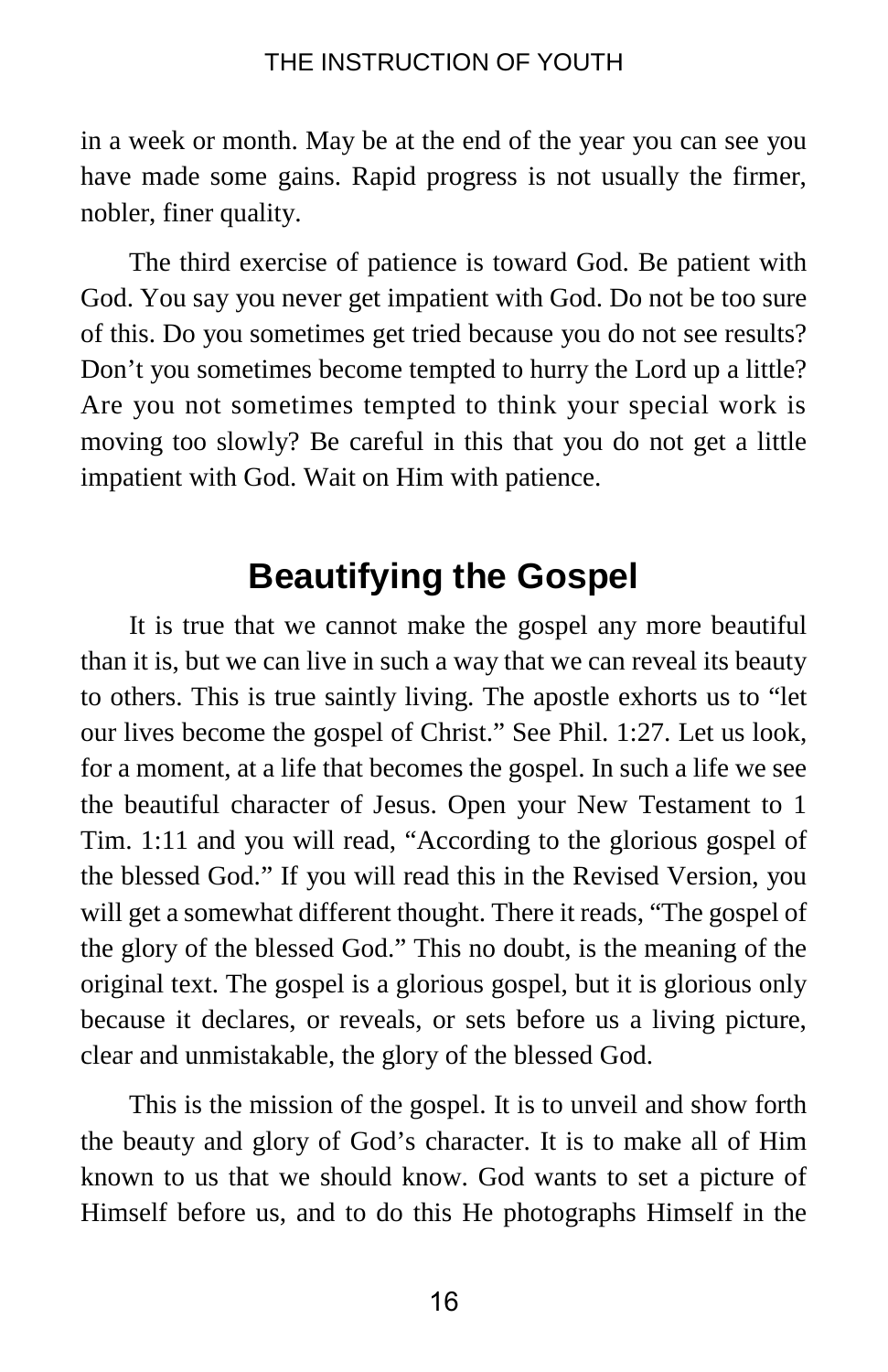gospel and commits it to us. This is God's chiefest gift to man. We prize the photograph of those we love. How very frequently we take it up and behold it. As we look into the countenance, our heart warms afresh with love. The gospel is a picture of Christ. How frequently we should take it up and behold the face of our Savior in its undefiled beauty, and our heart quivers with a sweet rapture, and our soul swells with the emotion of adoring love.

Now the gospel as we have it in the New Testament is scarcely sufficient to meet all the purpose and will of God. It seems to come short of satisfying the heart of God. Sometimes a photograph of yourself does not wholly meet your approval. It scarcely does you justice. It appears to be too dim. While the gospel does justice to the character of God, gives no dim picture of Him, yet there is a dimness in the eyes of the people and they cannot behold the face of God in the written Word as they can in the life of a Christian. Therefore, young man or woman, God has made a choice of you to mirror His gospel. He has put His gospel in your heart and as you each day live becoming that gospel, you are giving a picture of God to the world. The dear unseen face of Christ is made visible in your daily life. Young Christian, you are God's choicest gift to the world. He is pointing the world to a photograph of Himself as seen in you. Oh, how much depends upon this. God is greatly concerned about your life. He has grace to help you to live in the beauty of holiness. He wants your life to do Him justice. He wants your life to make Him known in the widest and fullest sense. He wants your life to give correct views of Himself. A light you are to be, revealing the character of God.

> Your daily life a mirror is: Oh, keep it filled with grace,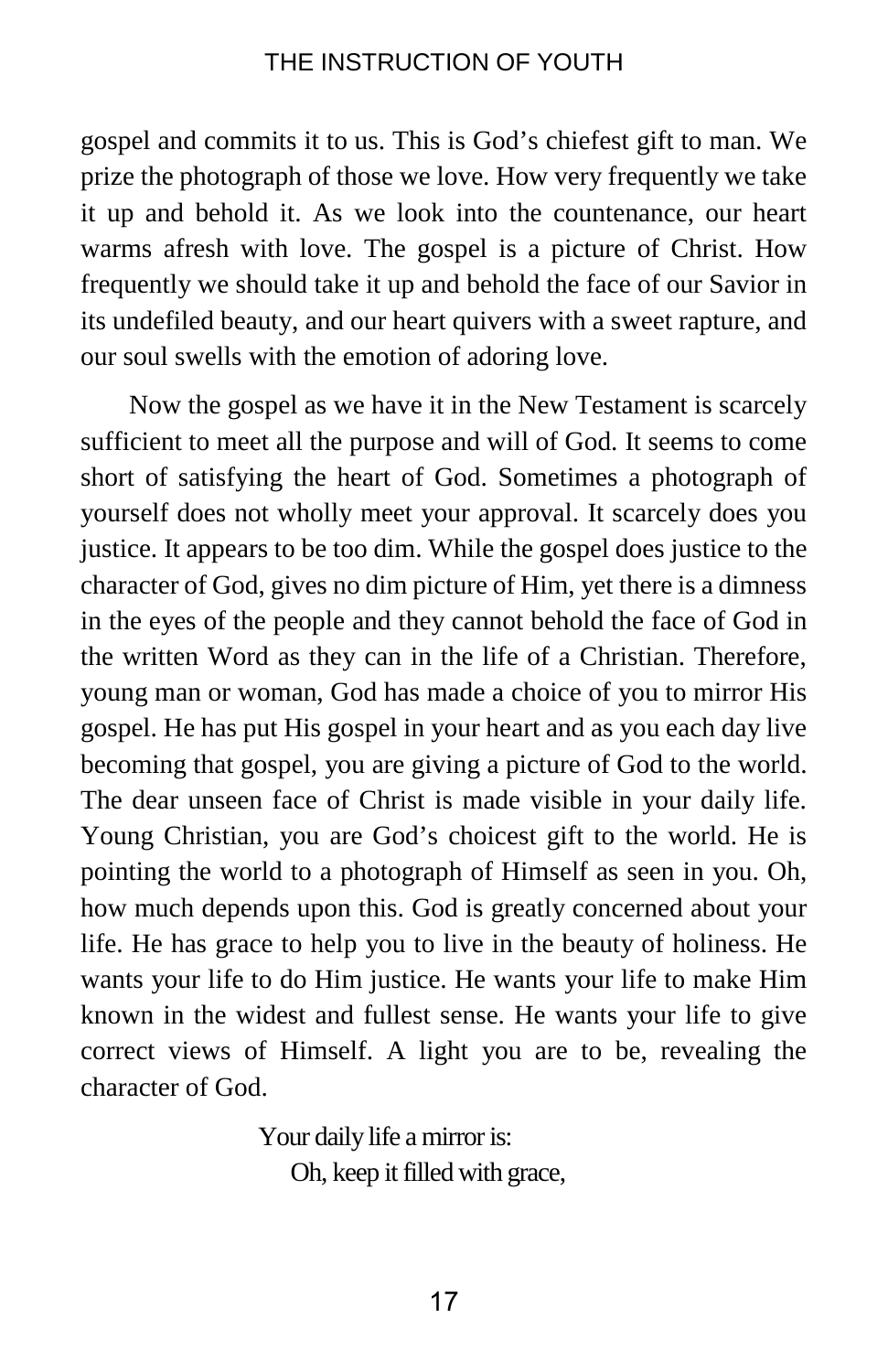That those who walk a while with you May see God's smiling face.

Let deeds be done in tender love, As down life's way you trod, That those may see who walk with you A photograph of God.

## **Reaching For Light**

In the material world, all plants reach toward the light. House plants grow toward the window. There is something in the heart of man that reaches up for something more than he can find in the world. It is Christ, the light of the world, which the soul's true life is thirsting for.

A bulb of a water-lily lies in the mud at the bottom of the pond. There is a hidden life in the heart of that bulb that cries for something higher. In its groans and struggles, it begins to rise. A young life springs out and begins rising, nor ceases to rise until it flowers in all the beauty of a water lily at the surface of the water. It then has met all that its life was craving. So there is in the heart of man that something that craves for a certain flowering. There is a life of beauty to which it longs to rise. If you will but give heed to the cry of this life in the soul and give it freedom, it will climb upward until it blooms in the full beauty of the life of Jesus. God has given a certain kind of life to every creature which we call its source or its standard, or type. All life struggles to rise to its own source. The life in the apple seed struggles to rise to a mature apple tree. There is in the heart of every one a cry for the life of Christ. Christ is the true source of the soul's life and that life can never be satisfied until it rises and blooms in the fullness and beauty of that life.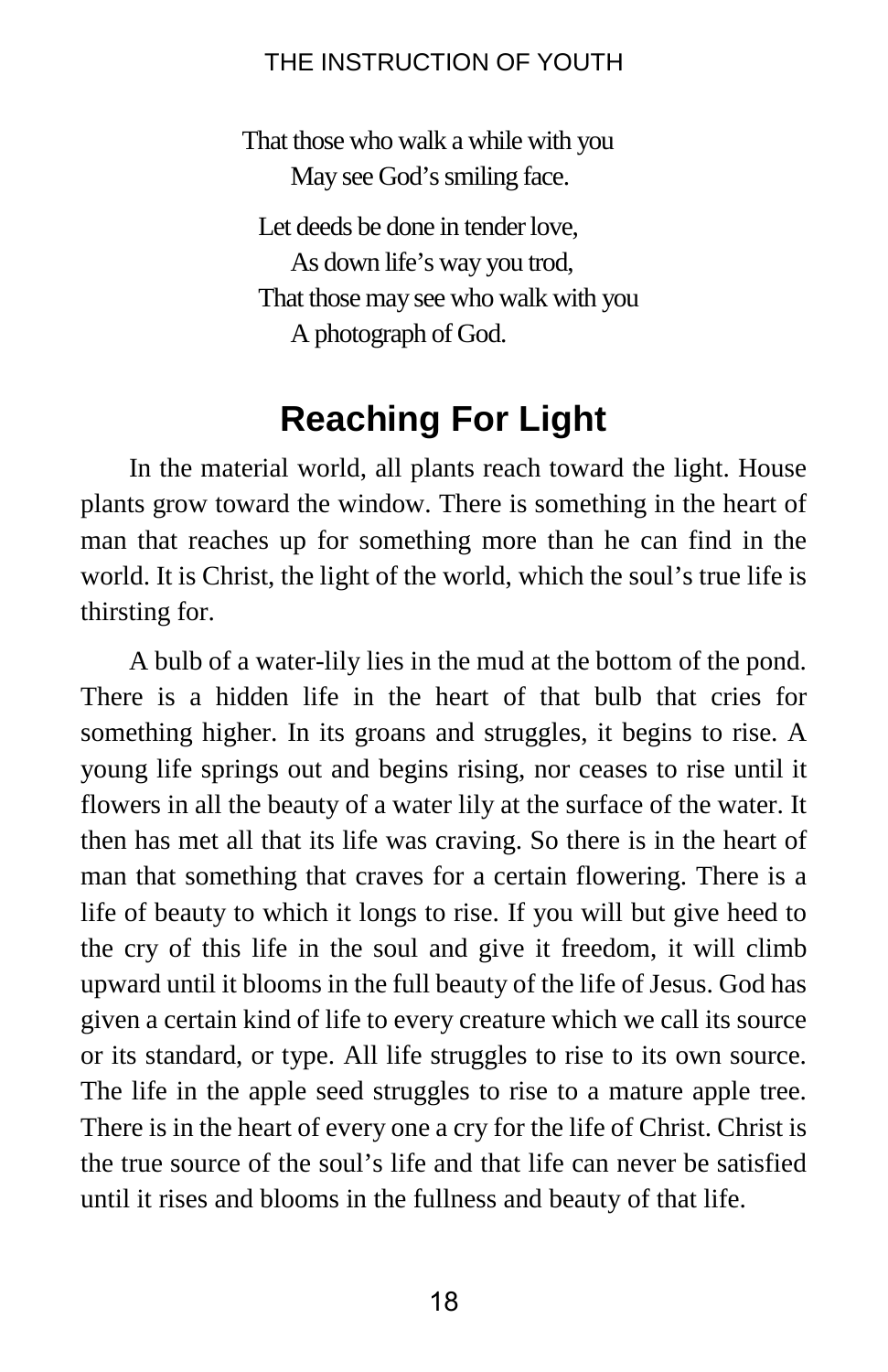## **The Blessed God**

In the apostle's words as recorded in 1 Tim. 1:11, which we have quoted before, God is spoken of as "the blessed God." As we read these words, we feel to meditate upon them. In what does the blessedness of God consist? We conclude that whatever would make God a blessed God, that same would make man a blessed man. Blessedness has a somewhat similar meaning as happiness only it is a deeper and richer word. It means the fullest joy, the deepest and highest felicity, the purest ecstasy, the richest and fullest contentment that can be experienced. Such is the blessedness of God, but in what way does God find such blessedness? God is not made happy in the way most men seek for happiness. Dear young people, this a lesson you need to learn. We feel so incapable of telling to you, as we would like, how you can be the most and truest blessed and happy. Oh, how our heart sickens as we see how men are trying to find happiness. This world is seeking after pleasure. The highest pleasure they know is gratification of some physical sense. They are seeking for physical thrills. These are mean in comparison to the pleasures of God. Dear young people, go not into the ways of the world to find true pleasure. True happiness is not to be found in those things that please the palate, that delight the eyes, which charm the ears that play upon the feelings, which gratify the physical passions. Alas how many are bartering away their highest happiness, truest joy for some sensual enjoyment! O God, save our young people from the allurements of fleshly pleasures. The whole life of many a young man and woman has been wrecked and ruined by a momentary gratification of the flesh.

Jesus has taught us that the deepest and purest joys come through sacrifice and suffering. The joy of giving is purer, higher than the joy of receiving. How few have tasted this. The love of God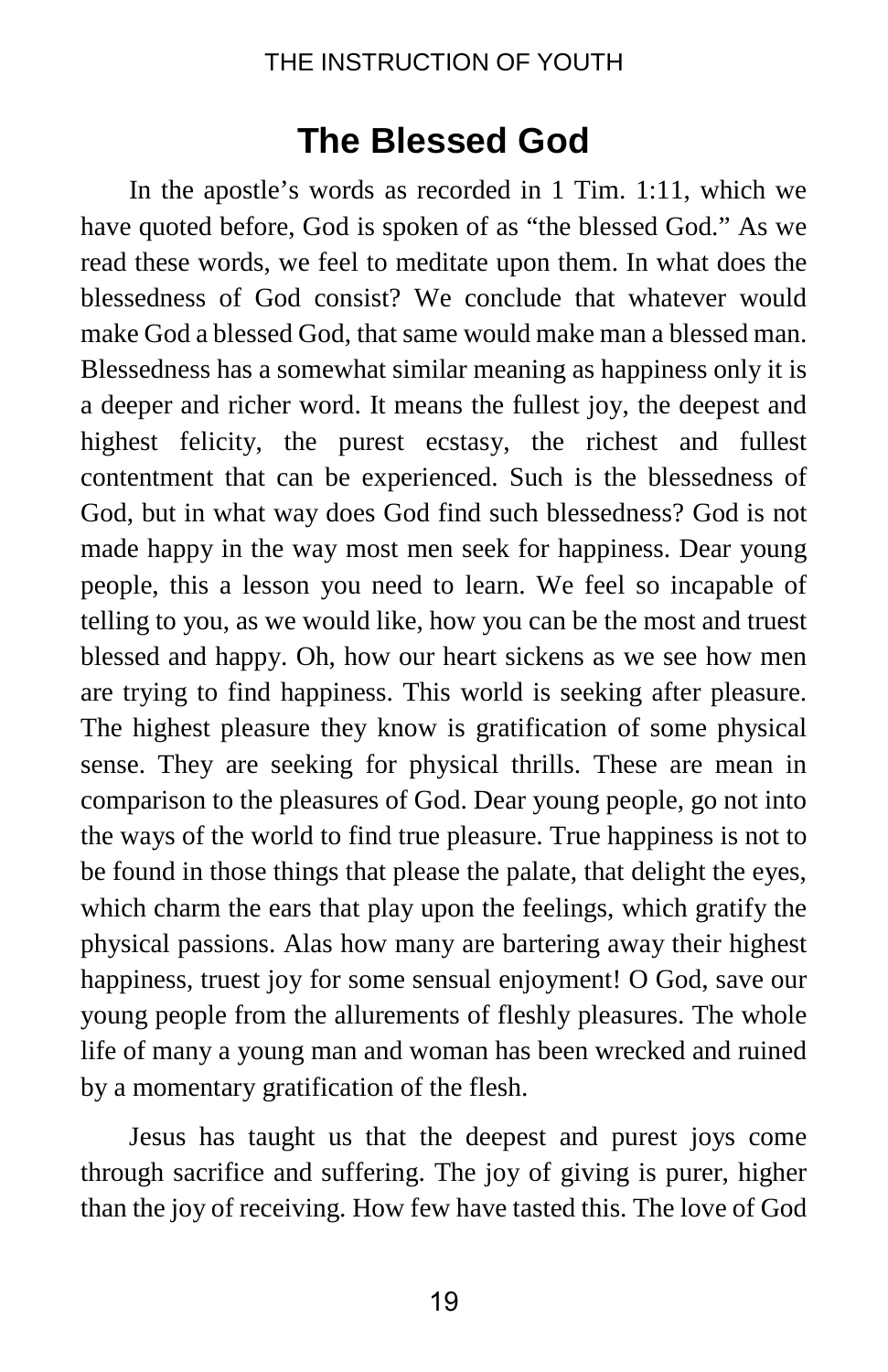is of such a nature that it finds its highest happiness in suffering for the object loved. Oh, the blessedness of pouring out our life for those we love! Those who are the most capable of suffering find holiest delights. Multitudes of what many religious professors call innocent amusements serve only to dull the sensibilities of the soul to higher and finer joys. Have a care of those things the world is calling innocent and educational. Beware lest they rob your soul of its sensitiveness to the touch of pity and sympathy for souls in the guilt of sin. Beware lest these sensual pleasures relieve your heart of its capability of being burdened for lost, wrecked and ruined men. It is not in the feast, but in the fast that we come in touch with the pure joy of the Lord. It is in the agony of prayer that we experience the blessedness of God. It is in travail of soul that we taste of the joy of pain. It is in bearing the cross that we approach nearest to the felicity of heaven. It is in suffering love and sympathetic sorrow that the soul tastes of highest and holiest rapture. The blessedness of God does not consist in forgetting the sorrows of men, but in feeling them. Christ is not blessed in saving Himself, but in saving others. There are some sufferings of Christ yet left behind for you and me to fill up. We fill them up by laboring, sacrificing, sympathizing, agonizing in prayer that we might bring souls lost in sin to the light and love of Jesus. Those who have the spirit of the cross, who are workers with Christ in the great mystery of suffering, have found the secret of the blessedness of God. Jesus said, "These words have I spoken unto you that my joy might remain in you." The joy of Christ in the life is the highest happiness of man. Dear reader, we implore you to seek for the highest joys and seek them in the way they are to be found.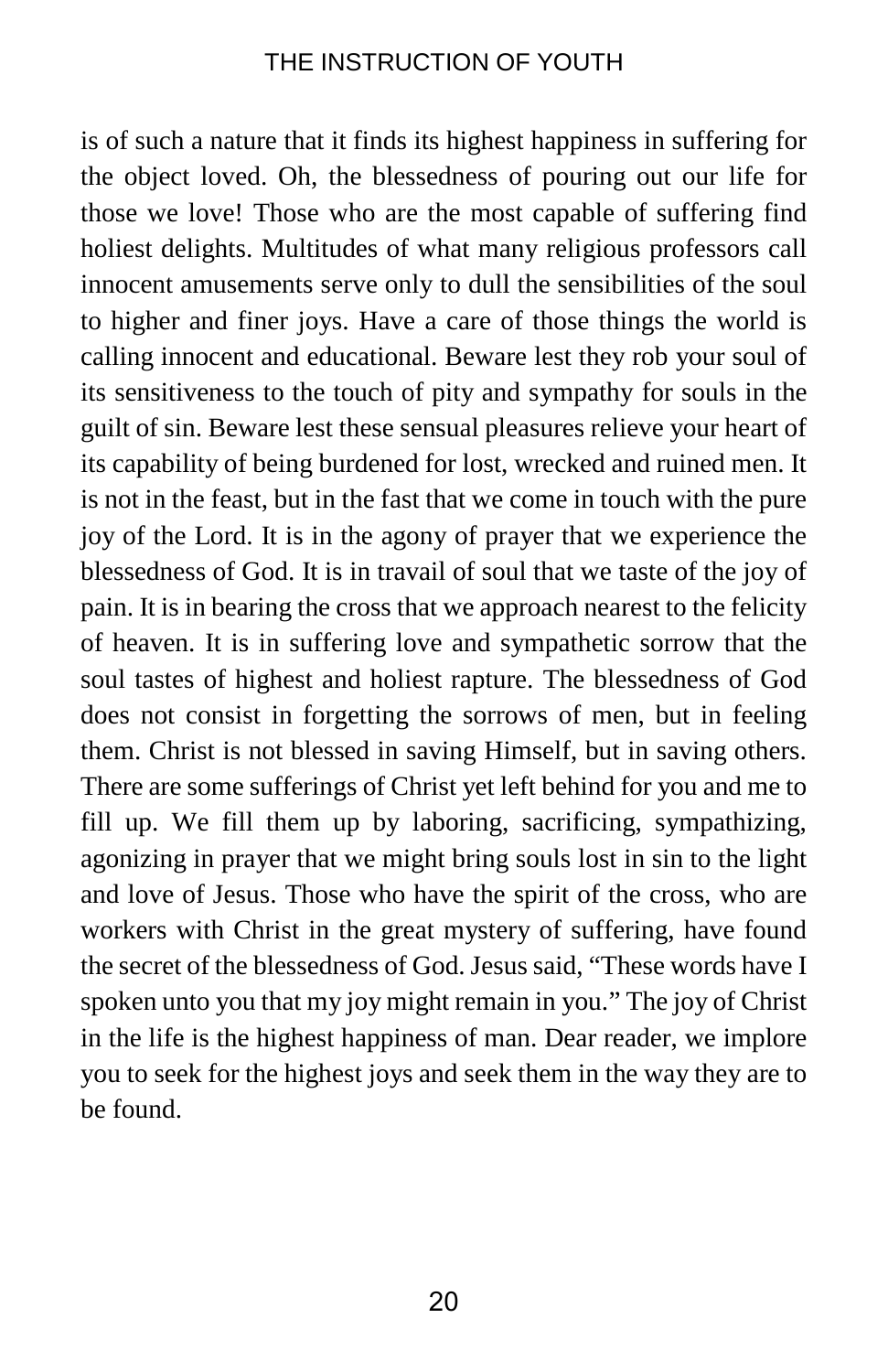## **How To View Life's Circumstances**

We want you to fully comprehend the fact that the events of life are not left to blind chance, but all come to us under the government and direction of a good and gracious God. To see the hand of God in every circumstance of life is the only correct view of life for the follower of the Lord. Open your Book to John 12:24-29. You will there read where God spoke in audible voice to Jesus. Some of those who heard it said that it thundered and others said it was an angel's voice. There is a vast difference between thunder and the voice of an angel. There is also a vast difference in the way people accept the circumstances of life. Some hear nothing but thunder, while others hear an angel's voice. A mother had two bright, lovely little girls which were very dear to her. One afternoon both of these girls were brought home from the river where they were drowned. As the mother looked calmly into the faces of her silent dead, she said, "I see God wants all my heart and He shall have it." Even in such circumstances as this she heard an angel's voice. There is an angel's voice in every circumstance of life. Dear Lord Jesus, help us all to listen for it.

## **"Keep Thyself Pure"**

This is our earnest word of exhortation to you, young man, young woman. We can make no higher appeal than this. Purity is the highest attainment in life. Who can know the worth of purity? We can know something of its worth by what it cost. It cost the life-blood of the Son of God. That blood is the Fount of purity. The pure soul knows more of the real worth of things than any philosopher can through his philosophy. The pure sees the true worth where true worth belongs. It is only when the eye is single that the body is full of light. It is only when the soul is pure that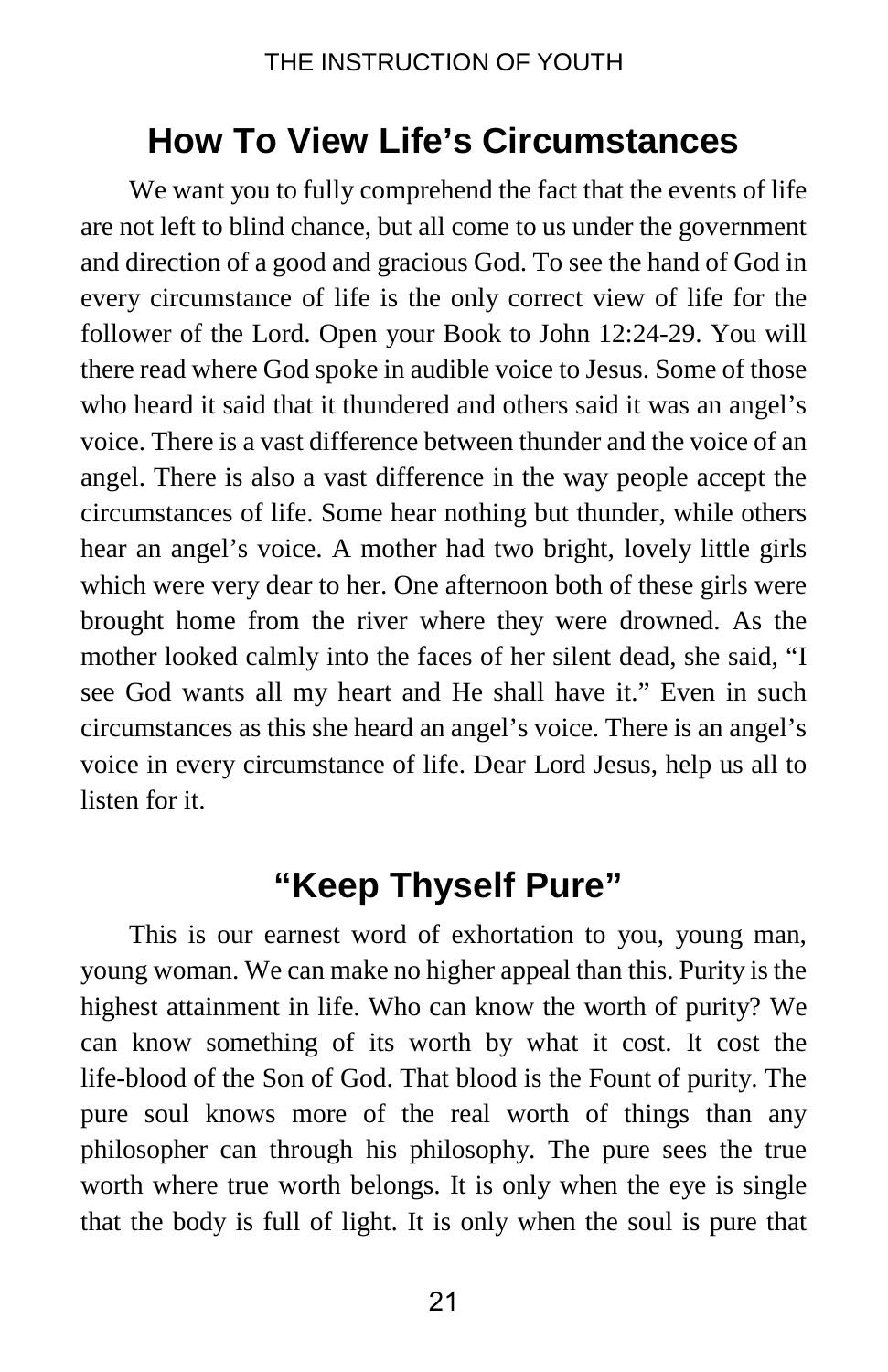vision is clear to see things as they are. Moral purity is the sole condition of clear spiritual vision. True beauty is hidden from the sensual. Sensuality blurs and befogs the glass through which the soul should look at the worth-while things. What transparency is in the crystal, which is what purity is in character. The man of science scans the face of the sky and sees the distant star. The pure in heart look into the face of Jesus and behold the bright and morning star. Man through his own wisdom may know much about the works of God, but it is only the pure that know God. Things reveal themselves only to things of like nature. God, being pure, can reveal Himself only to the pure.

Man may invent machines whereby he can hear his fellows speaking across the continent, or hear the song of the growing grass; he may gather pearls from the bottom of the sea; he may be able to explain the moon's control of the tides; he may be able to analyze the various stratus of the earth; he may count the stars; he may weigh the sun; he may be able to tell you the distance to Arcturus, but if he does not have a pure heart, he cannot know God.

Not philosophic minds, but pure lives are the world's best teachers. The poor widow in her mountain cabin who has God in her soul can tell you more about the best things of life than the president of a theological seminary who does not have God. The pure life is the guiding-star that leads the way to the worthwhile things of life. Men may teach you much about the mysteries of light, of sound, of electricity, or radio, but it is only the pure that can unfold the mysteries of God's wonderful economy of grace. Give me the man whose life is pure, though he be one of earth's most ignorant, that I may follow him instead of the man who can exhaust the dictionary in the use of words in lecturing upon the ape theory of the origin of man, or the man who surpasses the oratory of Cicero in denying the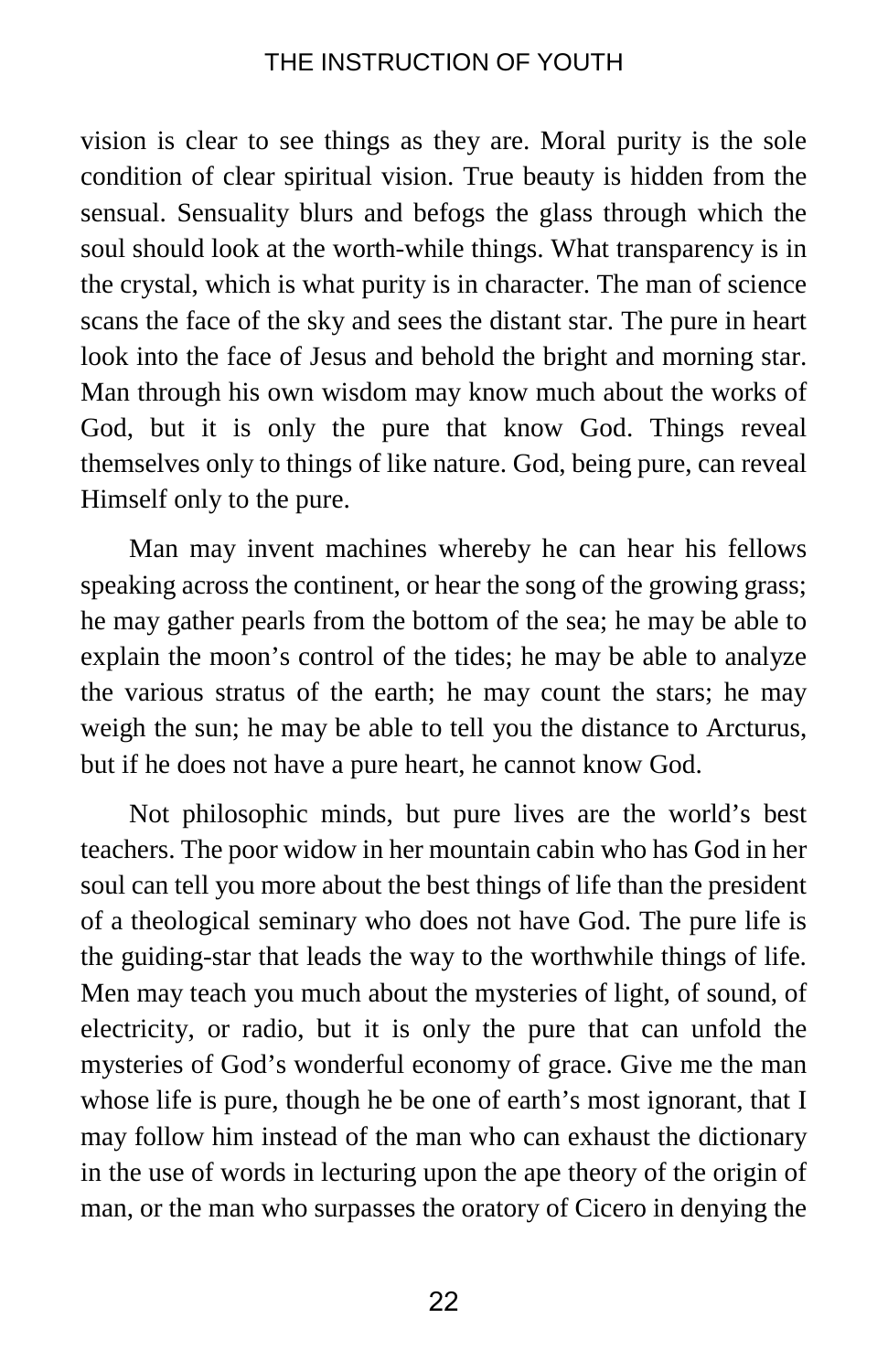virgin birth of Christ. There was an old colored wood sawer who knew no grammar; never saw inside a school room; who could not write his name; could not write a word, but when he prayed you felt that if you had put out your hand you would touch God. Give me such a man for a teacher. An hour in his presence is worth days in the presence of the worldly wise. It is only those who are like God that can see and know Him. "Blessed are the pure in heart, for they shall see God." Young man and young woman, we exhort you to associate with the pure. Shun the association of the impure. Just a little time spent in the presence of the vile and you will lose the clear vision of the delicacy of purity. A few moments contact with the ungodly will haze the mind until it will find it difficult to think the thoughts of God. A good man said, "I would give ten years of my life if I could forget the pictures which one year of my youthful days spent in impure doing has hung in my memory."

Keep thyself pure. Keep your thoughts pure. The indulgence of impure thoughts foul the very spring of life. A few impure imaginations dim the mind to that which is pure and beautiful. You cannot have a high standard of thought and nobleness of life if you indulge in vain imaginations. If evil images are tolerated in the silent halls of your imaginations, you will not see the realities and the beauties of worthy things.

## **Saintly Living**

Saintliness of life lies in doing the will of God. If you desire to live the noblest, purest, and most useful life possible, seek to know the will of God and cheerfully do it when known. If you would live a consistent and acceptable life, do not follow impulses and emotions. The great question of life, dear young Christian, is not, how do you feel but how is your will? Is it set to do the will of God? Do not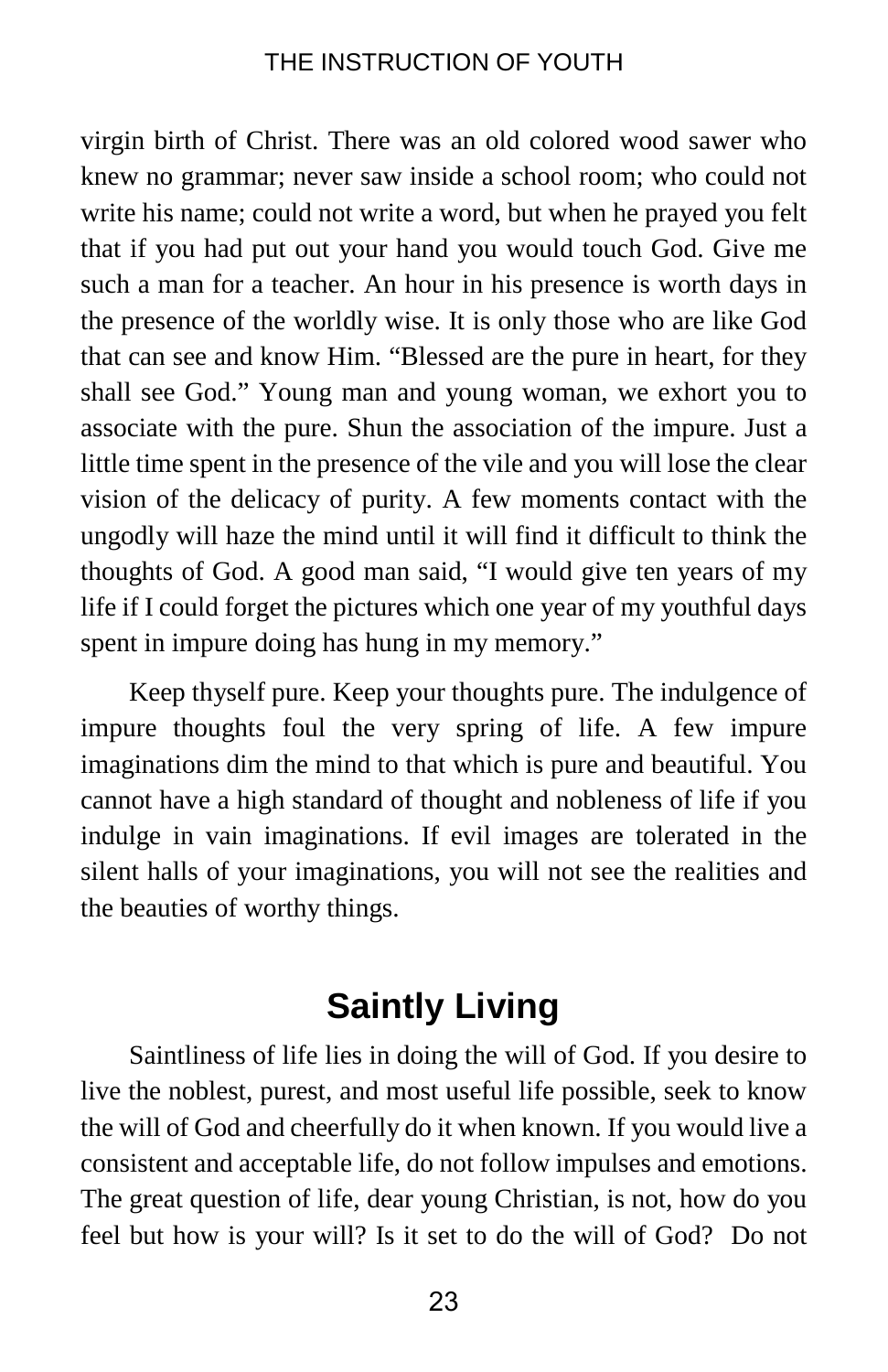watch impressions so much as the path of duty. When an opportunity is open to you to do some good, do not wait for inward impressions to know if you should do the good.

We wish we could make clear and simple to you, and also to help you to know the importance of keeping your affections, emotions, and feelings all intertwined with your good common sense and under the control of your will, which is to be in perfect harmony with the will of God. Here lies the secret of success in the Christian life. Do not think that your affections, and impressions are indicative of the will of God. Many a life has been wrecked at this point. Real true affections and impressions arise out of the will. To allow the will to be guided by the affections and by impulses is like going out to sea without chart or compass.

Some years ago we were called, by a young man, to take a walk with him. Seated under the spreading branches of a maple, he told me what was on his heart. A few years before he had met a young lady at a social gathering. On shaking hands with her, she slightly pressed his hand. A peculiar sensation passed over him. He thought it was love. They married. His life was ruined. His affections and what he thought was love ran away with his will and good judgment. Wait to know the will of God. But how to know the will of God is the question. The will of God does not come to guide you by emotions, sensations, impulses so much as by giving you good judgment, sound reason, and clear understanding. A young lady said to us, "I have a strong feeling that I should do such a thing but my better judgment tells me that I had better not do it. What," she asked, "shall I do?" We told her that ninety-nine times out of each hundred, if not always, the will of God intertwined with our better judgment instead of with our strong feelings. The will of God is not to be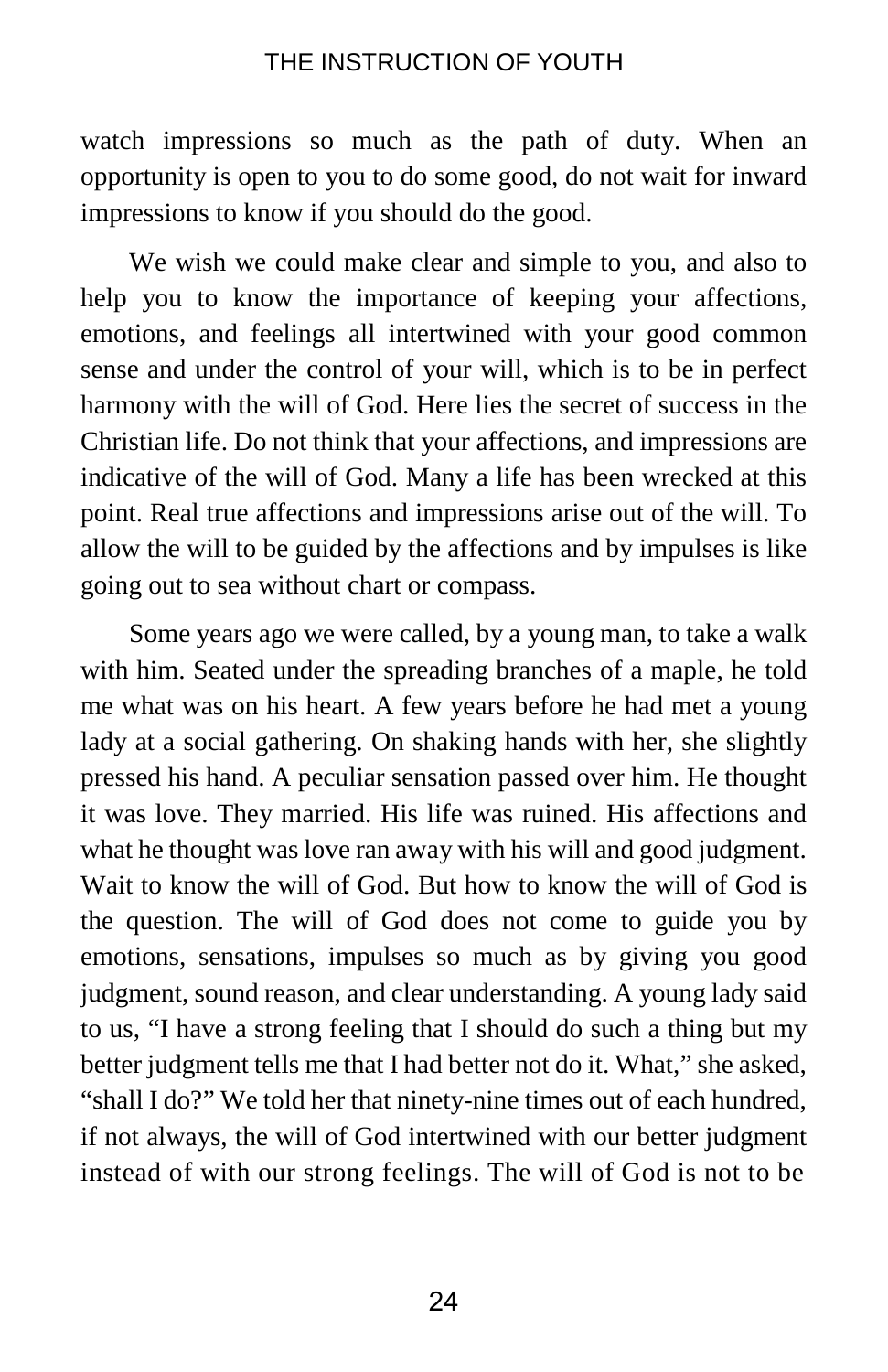discerned by inward impressions only or mainly, but by reason, providence, sense of duty, and by the Scriptures.

"But shall we not love?" This question was asked by a young lady. It is expected that we love. God made us to love, but what is love? It is not that peculiar sensation that goes all through you and seems to center at the heart. Not that passion that runs away with your will and good common sense, but that pure calm, sober sensible passion that arises out of the will, and is kept under its control. Here is a statement we want you to write down in your note book and refer to it frequently. *The love of God intertwined and intermingled with your love will never act contrary to, nor seek to control the will of God intermingled and intertwined with your will.*  Listen, if you have an impression or a notion or idea, not only in sexual matters, but also in spiritual or religious matters, that is not consistent with good judgment and reason, do not think that such leading is of the Lord. To follow it will mar the beauty of saintly living.

## **Fleeing Youthful Lusts**

Timothy was a young man. Paul knew the danger of young men being overcome by youthful lusts, therefore exhorts Timothy to "flee also youthful lusts." 2 Tim. 2:22. We, in much earnestness of heart, likewise exhort you, young reader, flee away from youthful lusts. Keep away from those things that have any power to allure away from God and spiritual exercise. We could tell you of scores of boys and girls, who were once blessedly saved, who have gone back into the ways of sin, all because they did not keep aloof from those things that tempt to mind fleshly things. We shall speak of a few of the many alluring things that are calculated to lead the feet of the young Christian away from the true path of life.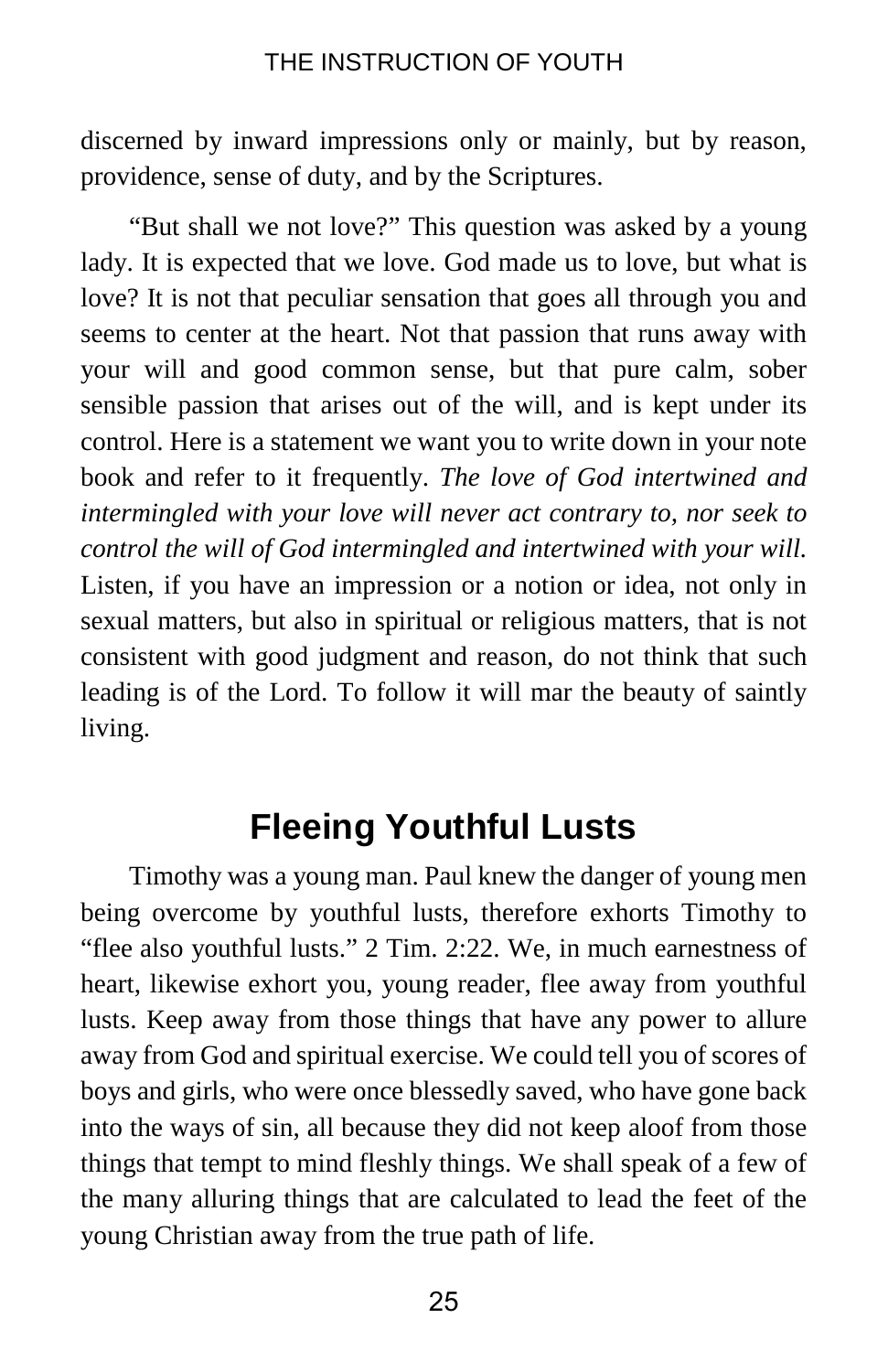**Evil Companions**. Many a young Christian has gone down to defeat because of too much association with sinful young people. This does not mean that we cannot go among them at all, but it does mean that we are to be guarded and never to come down out of our sacred spiritual realm and strike a line of fellowship or affiliation with them. You should go among them as God leads, which you might win them to Christ, but you will need to keep yourself surrounded by a heavenly atmosphere that no spirit of worldliness can penetrate. You are to lift them up. Beware, lest they drag you down.

**Reading Good Books**. There is much soul-destroying literature in the world today. That is one reason why we need wholesome literature. Do not read fiction. The cheap, trashy novel is deadly poison to mind and soul. Be sparing even of the reading of the everyday newspaper. It is proper that we know something of what is transpiring in this world in which we live, but there is very much in the newspapers that you should not read. It dwarfs the mind and degenerates the soul. Be very sparing, therefore of newspaper reading. Too much is a waste of time. Beyond that which is worthy and honorable, present day history is profitless.

**Amusements**. Perhaps more souls have been allured away from right paths by present-day amusements than in any other. There is such a thing as getting such love for God, His Word, and communion with Him that we care but little for any other way in which to spend our time. We willingly admit that there are some recreations and amusements that are harmless and innocent in themselves, but we should have a care lest there be an over-indulgence in, and fondness for them. A young lady, speaking of a certain amusement, said, "I am passionately fond of it." Such is too great a fondness. We should be passionately fond of nothing but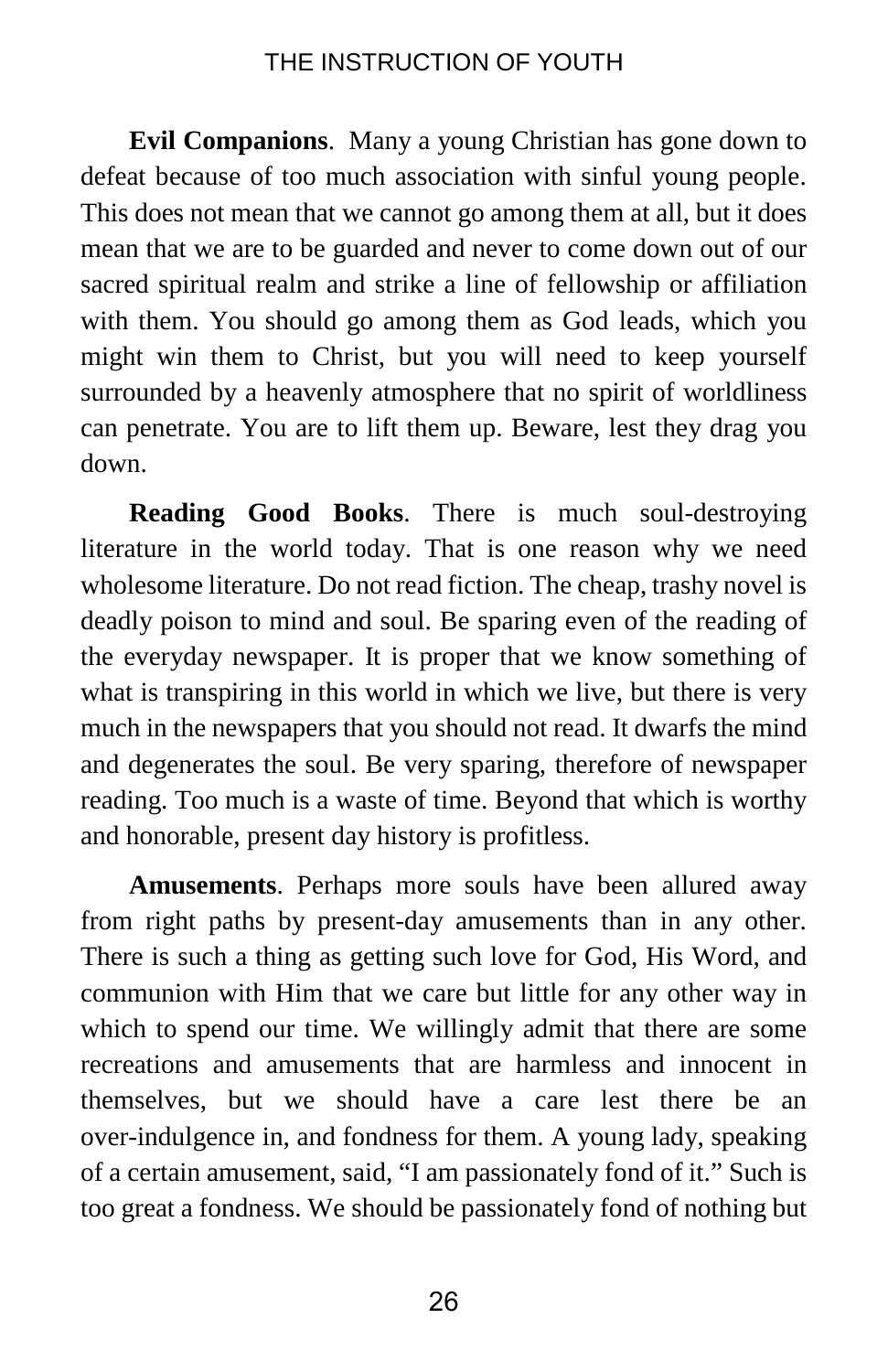God and matters that pertain to His worship and service. No one can have a passionate fondness for any amusement and keep the passion of Christ in his soul. We cannot name to you just what amusements are innocent and what are not. Circumstances and conditions have much to do with it. I would advise, however, never to attend anything where the rabble of the world are gathered. You are to learn some things from God yourself. Live much in prayer, whenever you find that any amusement in which you may have some participation betimes is lessoning your relish for secret prayer and reading of the Bible, then cease to have any part in such recreation.

**The Association of Christians**. God has made us social creatures and we should associate together. Our constitution calls for it. But young and old should be careful of the spirit of your associations. Christians can associate together and lose spirituality by the manner or spirit in which they have been associated. They can associate together in such a manner as to be greatly benefitted in a spiritual way by the association. It is very easy for young people to gain a greater love for the association of each other than they have for communion with God. The religious meetings of young people can very easily become a mere social gathering rather than a religious spiritual service. If they are a little watchful they can determine which they enjoy most, the chatting together after the religious service is dismissed, or the service itself.

**Covered Sins**. We are told in the Book that they that cover their sins shall not prosper. There are some sins of youth that are done in secret. These secret sins have great power over the youth of today. Flee, young man and woman, in horror, from the first suggestion of the tempter. Keep clean. The Psalm writer in old age prayed, "Lord remember not the sins of my youth." He referred to these secret sins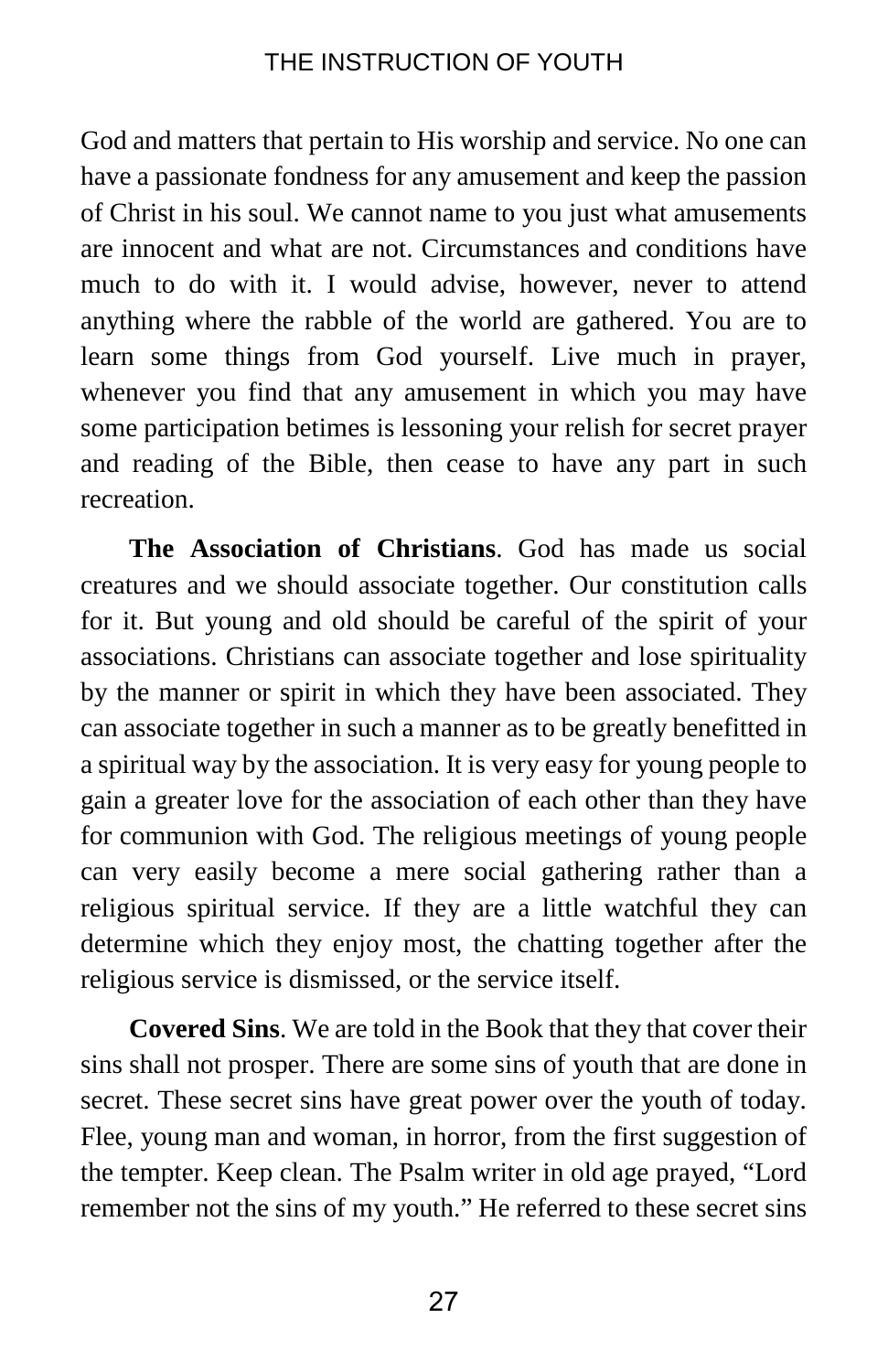of his life. He looked back, in his declining years, with regret upon those sins of his youth. Save yourselves, young people, of those regrets that will mar the peace of those days when your sun of life is sinking low. Keep your thoughts pure, your acts holy in the days of your youth. Follow after temperance, faith, meekness, purity, and righteousness. Walk close with God that you may have power over the flesh. We beseech you to heed this advice.

## **Courtship and Marriage**

We realize something of the delicacy of our subject. There is nothing relating to the earthly life of man of greater importance. The first act of God after creating man and putting him in the garden was to make a life companion for him. The Creator had put in the constitution of man a desire for companionship. When woman was created, the Lord brought her and presented her to the man. This was the first marriage. The man said, "This is now bone of my bones, and flesh of my flesh." This is marriage. There is no closer contact among mankind. This stands as the highest and most perfect analogy of Christ and the Church. In the spiritual life, Christ is the Bridegroom and the Church is the Bride. They are one. The Church is a member of His flesh and of His bones. The union of man and woman in marriage is the most perfect illustration of this union that nature affords. Marriage is pure, honorable, and heaven-ordained. God ordained the union of man and woman in accordance with their constitutional demands.

That which is the purest when corrupted becomes the most corrupt. That which is the highest can fall the farthest. All that is pure in the life of man has been corrupted and perverted by sin. That man and woman might live together agreeable and happy, God put in their nature a quality called, in our English language, love. Now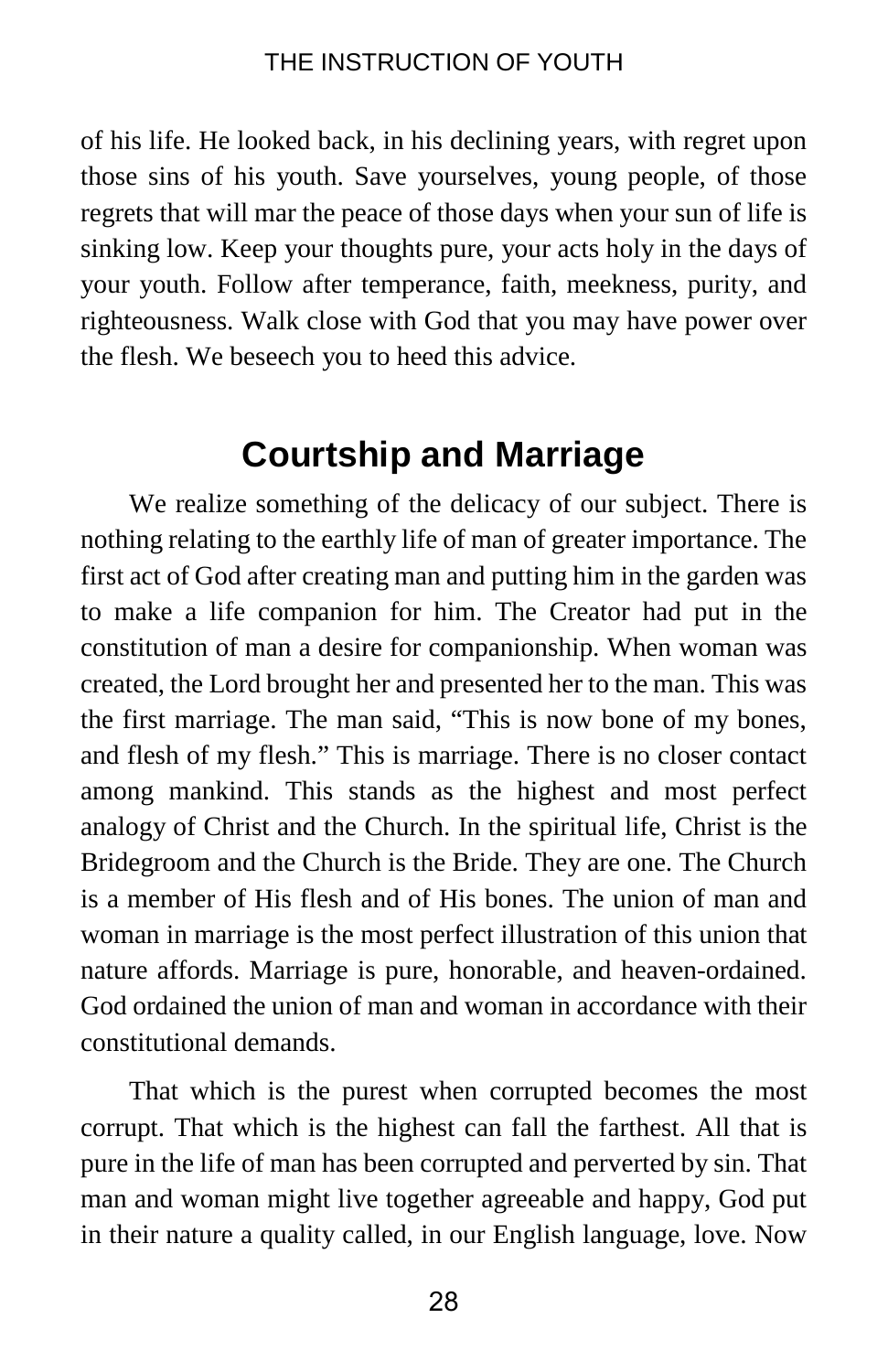man in his entire nature has more than one love or one kind of love. Man has at least four loves. These are different in their nature. Man loves his wife or a young man loves his maiden. This is love of the sexes. The Greek has a special word for this kind of love. A mother loves her child. This is different love to that of man for his wife. We in our English language use the same word, but the Greek does not. Then there is the love of society. This love has a nature of its own. Then man is to love his enemies. This again is different from any other sort of love in the nature of man. When a Greek speaks of a man loving his friend, he uses a different word than that which he uses when speaking of a man loving his enemies. This same is true when speaking of a young man loving his sister and a young man loving his maiden.

We are now to talk about the love of the sexes. This, as given of God, is pure. But this, like other God-given passions, can be corrupted, and perhaps no pure virtue ever given to man has been so shamefully corrupted as this love of man and woman. This love of the sexes corrupted has occasioned more crime than any other perverted quality in the nature of man. It over-powers all other love oftentimes. Just a few days ago in a nearby town a young mother killed her own child through the influence of this abused love of the sexes. This love corrupted has led multiplied thousands into marriage. Wrecked and ruined lives occasioned by this perverted love are all around us. It is not love, but lust. Thousands have been led into the married life through lust instead of love. Dear young saints, beware. You need to live very close to God and keep your affections pure. An amorous feeling may be very deceptive. It may become a clever counterfeit of love.

A young man asks, "Does God have a part in the matter of marriage? Will He select a companion for me?" Just as truly as He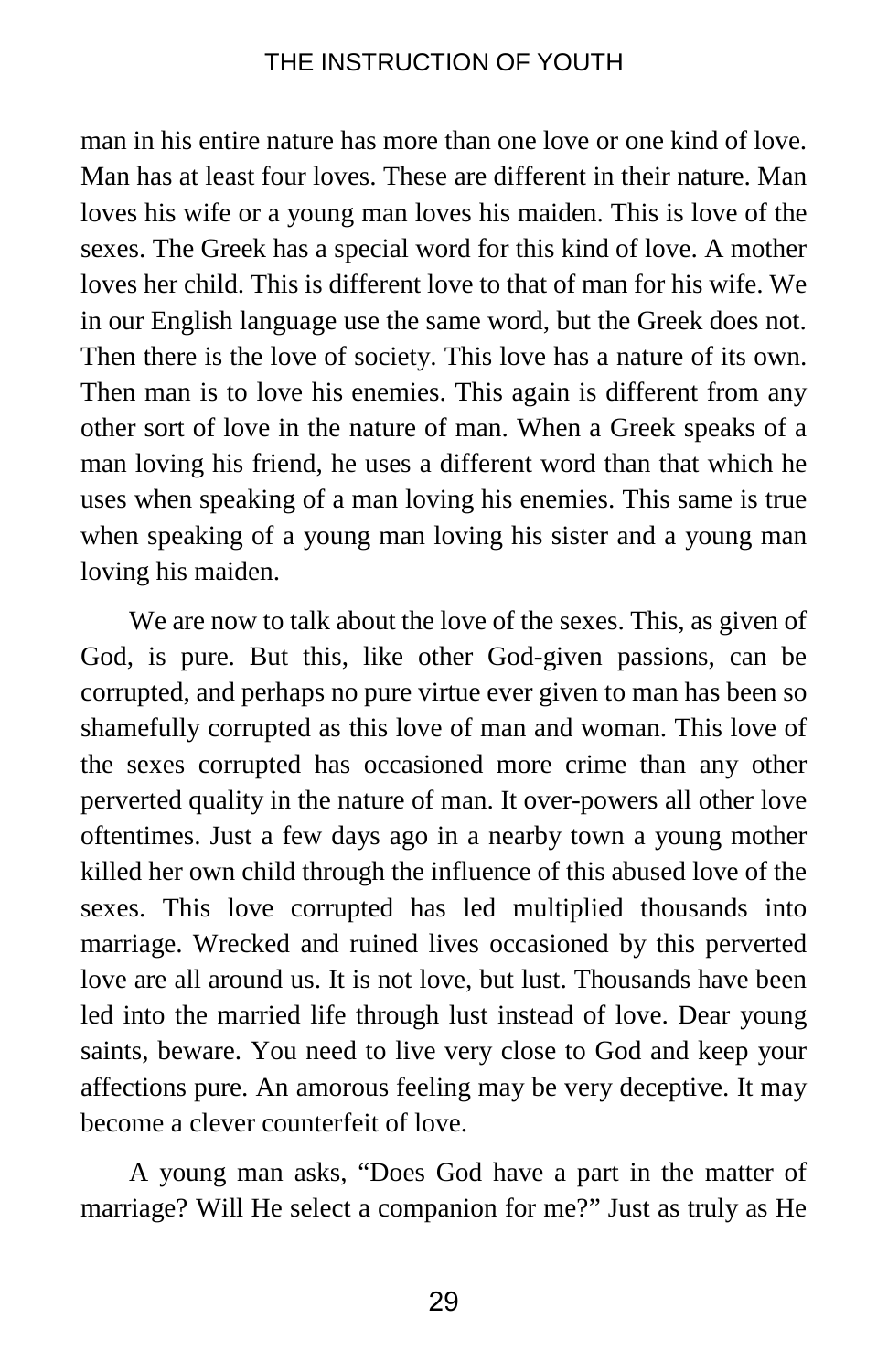made Eve for Adam, or selected a wife for Isaac. Young saints, wait on God. That mad thing called lust, and that is its name, has rushed many a one ahead of God. God will get a companion for you if you will but await His time. When two are in what they call love, it is difficult for them to wait. School boys and girls are getting married. How many times did you ever know such to result in the greatest happiness and usefulness to such young people? Not once in ten. This should be a warning to you. When two are in love, it is difficult to determine the will of God. There needs be a perfect yielding to the will of God. It is one of the most difficult periods in the history of man for him to yield his will to God. Many have thought they had, but were mistaken. A young man says, "I thought I had my will entirely surrendered to God, but when I prayed and my lips said, 'Lord Thy will be done,' my heart said, 'But give me Betty.' " Watch your heart, young Christian. Do not give too much heed to what the lips say. Listen to the heart beats. Does it beat in perfect unison with the will of God?

God wants you to be guided, not by your feelings, but by His providences, by the counsels of true friends, and by the good sound mind He is willing to give you. Do not think, young man, because you have a peculiar feeling and a fluttering of the heart when you come into the presence of a young woman that God wills you to marry her. How very much you need to be guarded. A young lady can be so possessed with an amorous feeling or sexual fondness that she will cause you to have a peculiar feeling when you come into her presence. There will be a drawing power. Down in your heart of hearts you feel a drawing back, but there is a power that draws you on. Awful danger here. Many have been overcome by this drawing power to their ruin. Many a young man has been overcome by that strong feeling of sexual fondness gushing out of the life of a woman to him. It strikes like a dart to his heart. Her words, her eyes, her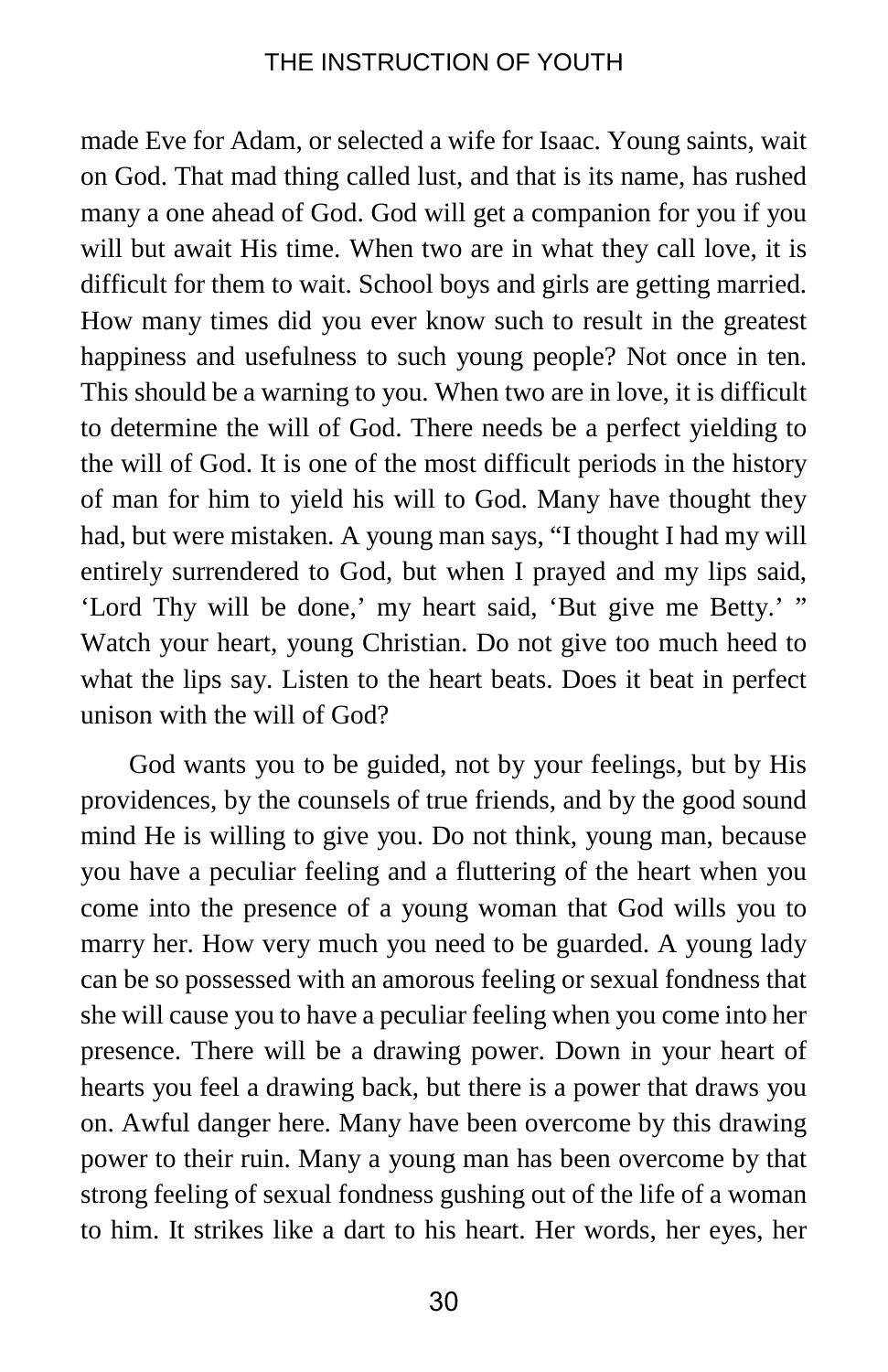caresses are filled with an alluring power. Young man, "let not your heart decline to her ways, nor go astray in her paths. She has cast down many wounded, many strong men have been slain by her. Her house is the way to hell, going down to the chambers of death." And many more young women have been led away by designing men. Also the innocent have mistaken a sexual fondness for true love and have become sadly mismated.

The question is often asked, "At what age should young people marry?" We would answer, "Whenever God wills and no earlier." We cannot set an age for all. Some arrive at a proper age earlier than others. A few never arrive at the proper age. We have now a letter before us from a precious young brother which reads, "Now concerning the matter of which I wrote you, I will say that I have simply placed it in His hands and He will take care of it perfectly. I am waiting on Him." How sensible. If you wait on God, you will not marry too early. Young school boys and girls sometimes, perhaps we had better say, often times, get a fondness for each other and think they should marry. Instead of entering into a courtship, they better keep out of each other's company as much as possible until they find out if that attachment was occasioned by pure love or was a silly sexual fondness. We do not mean that sexual fondness is silly. That of itself is pure, but it makes some young people silly, and some older ones too, for that matter.

Boys and girls arrive at an age when they develop a fondness for each other. This is not only the age for marriage, but neither is it the age for courtship. For a young fourteen-year-old boy and a thirteen-year-old girl to enter into a courtship because they have a fondness for each other is very unwise. Many a life has been ruined because of giving place to this fondness. If they will keep out of company of each other for a short time, that thing they thought was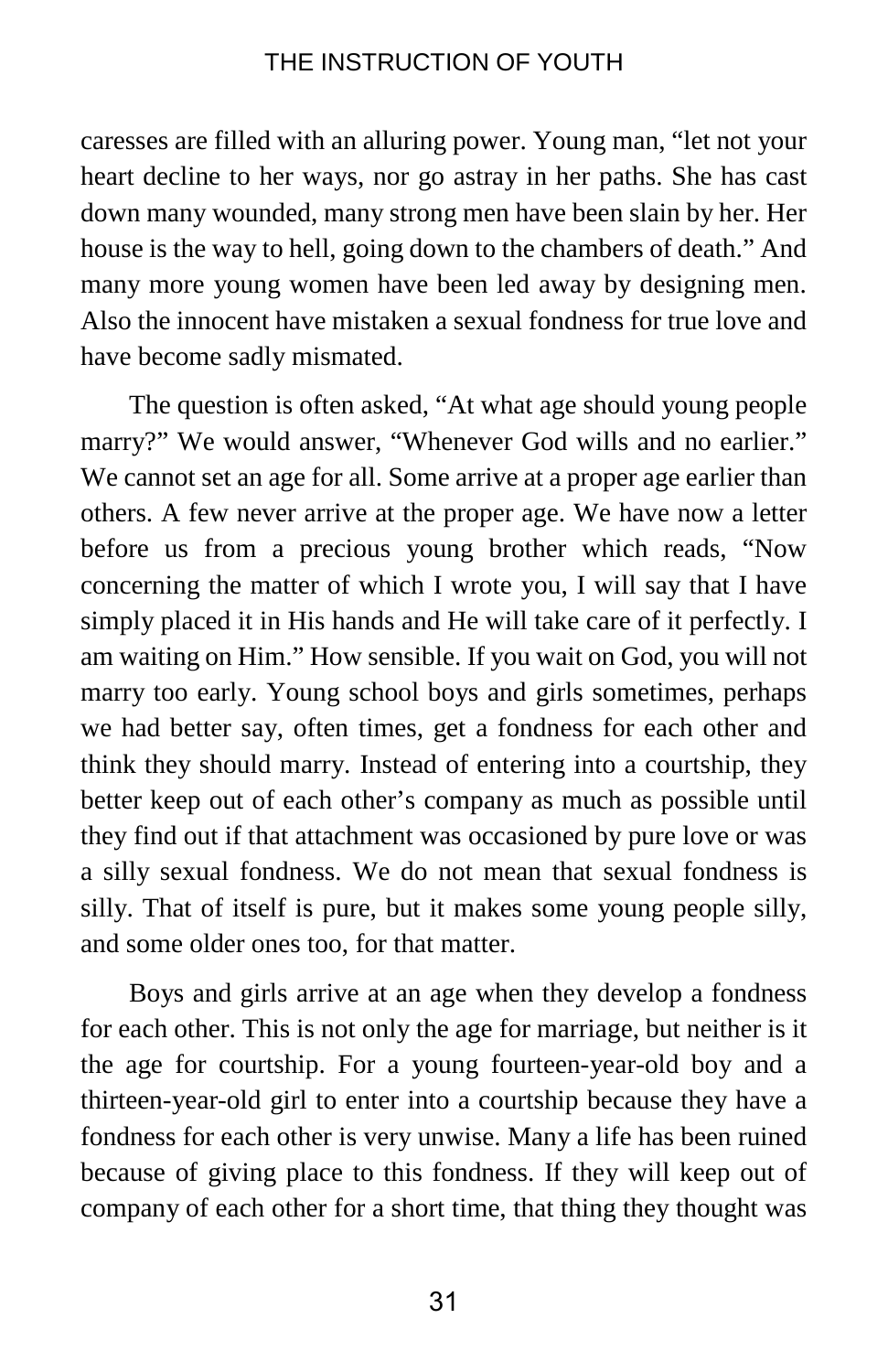love will pass away like a morning vapor. Our young people need the prayers of older Christians. They need sensible Christian counsel. And they need, most of all, firm, loving parental authority.